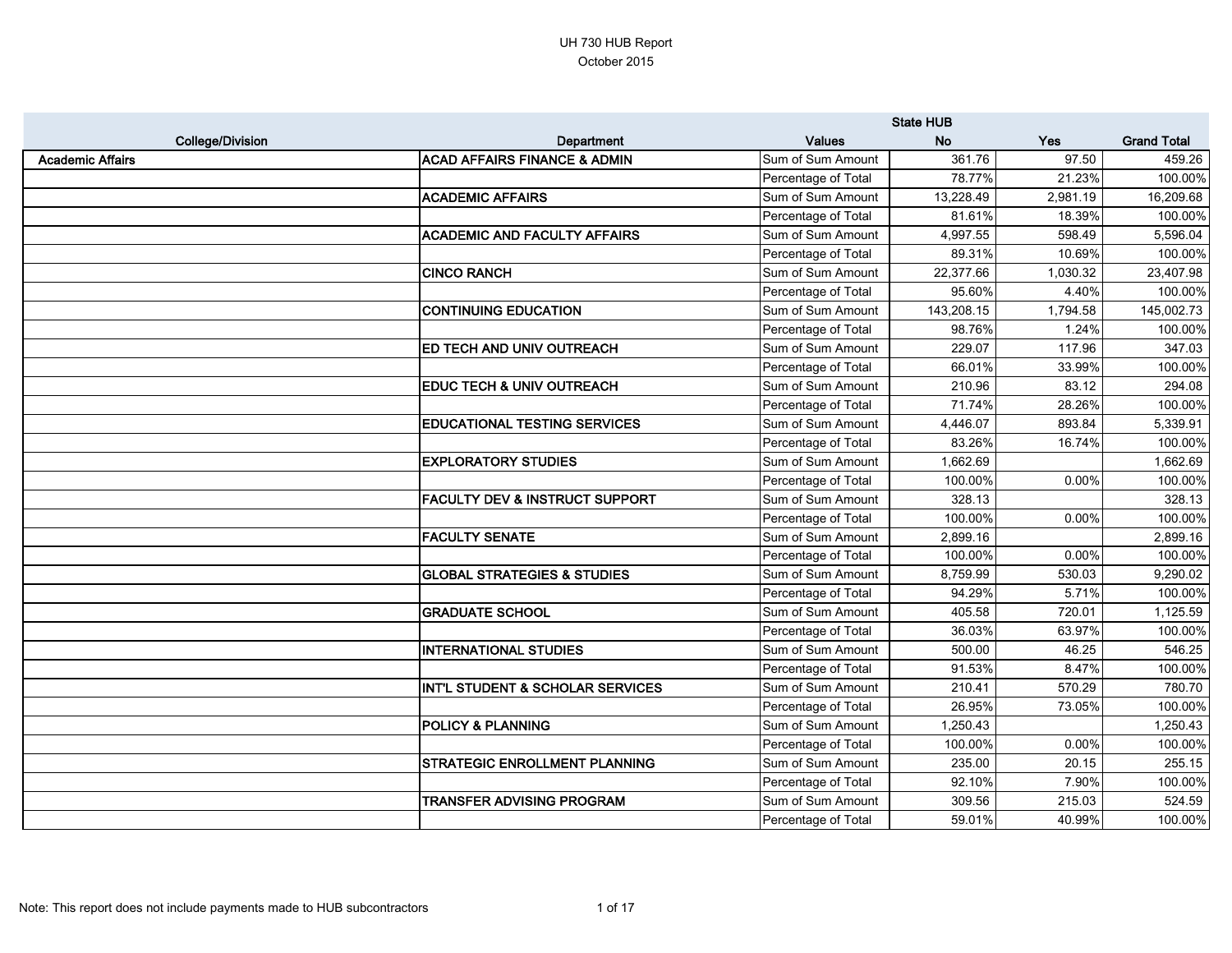|                                           |                                         |                     | <b>State HUB</b> |            |                    |
|-------------------------------------------|-----------------------------------------|---------------------|------------------|------------|--------------------|
| <b>College/Division</b>                   | Department                              | <b>Values</b>       | <b>No</b>        | Yes        | <b>Grand Total</b> |
| <b>Academic Affairs</b>                   | UH ENERGY                               | Sum of Sum Amount   | 82.02            | 880.62     | 962.64             |
|                                           |                                         | Percentage of Total | 8.52%            | 91.48%     | 100.00%            |
|                                           | UH OFF-CAMPUS SUPPORT                   | Sum of Sum Amount   | 83,650.50        | 1,237.39   | 84,887.89          |
|                                           |                                         | Percentage of Total | 98.54%           | 1.46%      | 100.00%            |
|                                           | UH SUGAR LAND                           | Sum of Sum Amount   | 84,410.42        | 8,509.36   | 92,919.78          |
|                                           |                                         | Percentage of Total | 90.84%           | 9.16%      | 100.00%            |
|                                           | UNDERGRADUATE STUDENT SUCCESS           | Sum of Sum Amount   | 427.11           |            | 427.11             |
|                                           |                                         | Percentage of Total | 100.00%          | 0.00%      | 100.00%            |
|                                           | <b>WRITING CENTER</b>                   | Sum of Sum Amount   |                  | 239.21     | 239.21             |
|                                           |                                         | Percentage of Total | 0.00%            | 100.00%    | 100.00%            |
| <b>Academic Affairs Sum of Sum Amount</b> |                                         |                     | 374,190.71       | 20,565.34  | 394,756.05         |
| Academic Affairs Percentage of Total      |                                         |                     | 94.79%           | 5.21%      | 100.00%            |
| <b>Administration and Finance</b>         | <b>ADMINISTRATION &amp; FINANCE</b>     | Sum of Sum Amount   | 7,866.99         | 2,018.17   | 9,885.16           |
|                                           |                                         | Percentage of Total | 79.58%           | 20.42%     | 100.00%            |
|                                           | <b>AUXILIARY SERVICES OPERATIONS</b>    | Sum of Sum Amount   | 2,119.35         | 389.98     | 2,509.33           |
|                                           |                                         | Percentage of Total | 84.46%           | 15.54%     | 100.00%            |
|                                           | <b>BUDGET</b>                           | Sum of Sum Amount   | 357.27           |            | 357.27             |
|                                           |                                         | Percentage of Total | 100.00%          | 0.00%      | 100.00%            |
|                                           | <b>BUSINESS SERVICES</b>                | Sum of Sum Amount   | 591.06           | 156.98     | 748.04             |
|                                           |                                         | Percentage of Total | 79.01%           | 20.99%     | 100.00%            |
|                                           | <b>BUSINESS SERVICES SITE II</b>        | Sum of Sum Amount   | 2,512.58         |            | 2,512.58           |
|                                           |                                         | Percentage of Total | 100.00%          | 0.00%      | 100.00%            |
|                                           | <b>CENTRAL FACILITY SERVICES</b>        | Sum of Sum Amount   | 8,719.72         | 2,947.00   | 11,666.72          |
|                                           |                                         | Percentage of Total | 74.74%           | 25.26%     | 100.00%            |
|                                           | <b>COUGAR CARD</b>                      | Sum of Sum Amount   | 250.00           | 1,214.98   | 1,464.98           |
|                                           |                                         | Percentage of Total | 17.07%           | 82.93%     | 100.00%            |
|                                           | <b>EMERGENCY MANAGEMENT</b>             | Sum of Sum Amount   | 1,891.37         | 241.52     | 2,132.89           |
|                                           |                                         | Percentage of Total | 88.68%           | 11.32%     | 100.00%            |
|                                           | <b>ENTERPRISE SYSTEMS</b>               | Sum of Sum Amount   | 8,493.69         | 230,853.50 | 239,347.19         |
|                                           |                                         | Percentage of Total | 3.55%            | 96.45%     | 100.00%            |
|                                           | <b>ENV HEALTH &amp; LIFE SAFETY</b>     | Sum of Sum Amount   | 1,124.87         | 139.10     | 1,263.97           |
|                                           |                                         | Percentage of Total | 88.99%           | 11.01%     | 100.00%            |
|                                           | <b>FACILITIES MANAGEMENT</b>            | Sum of Sum Amount   | 6,878.79         | 263.01     | 7,141.80           |
|                                           |                                         | Percentage of Total | 96.32%           | 3.68%      | 100.00%            |
|                                           | <b>FACILITIES OPERATION &amp; MAINT</b> | Sum of Sum Amount   | 46,179.96        | 2,862.80   | 49,042.76          |
|                                           |                                         | Percentage of Total | 94.16%           | 5.84%      | 100.00%            |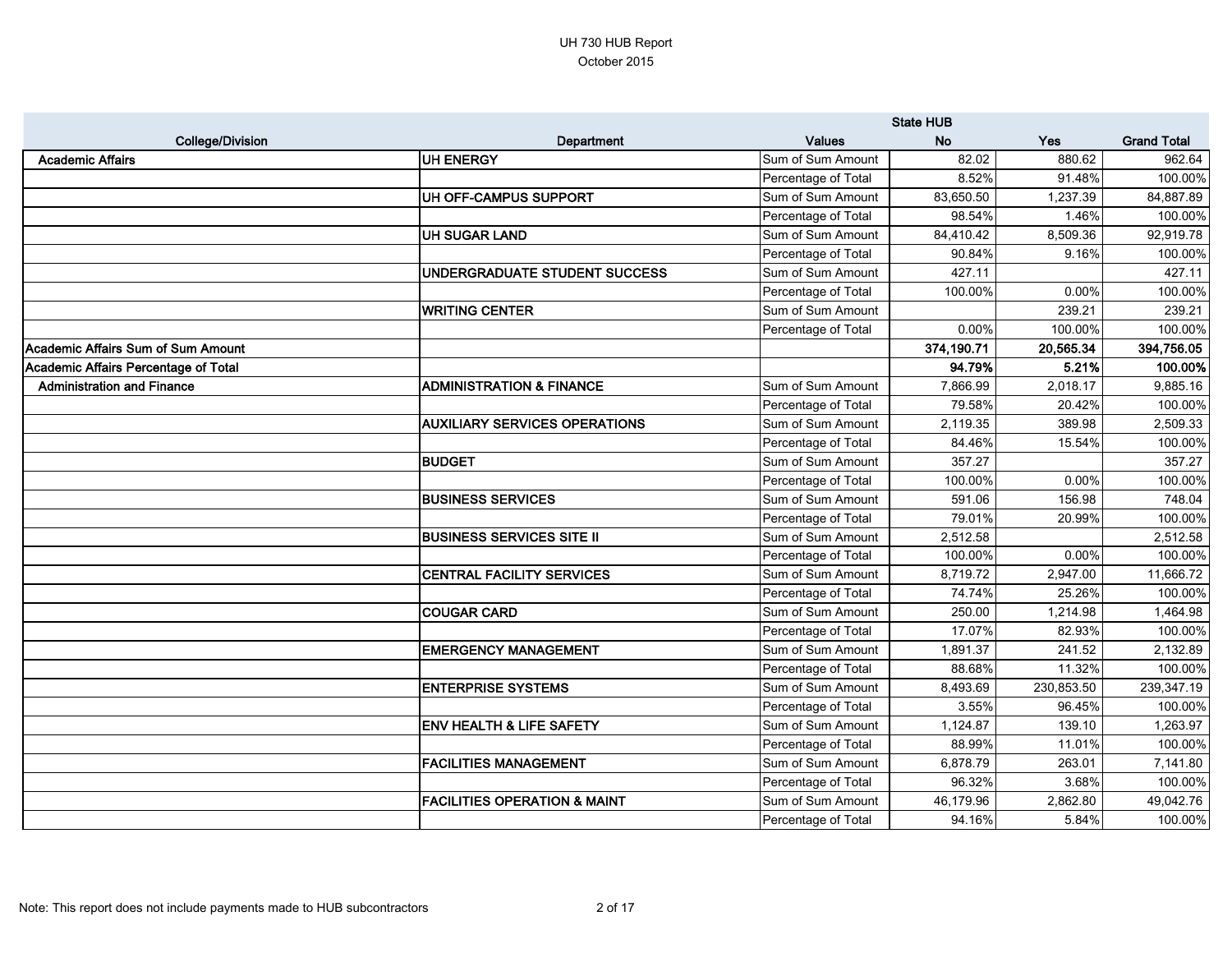|                                   |                                               |                     | <b>State HUB</b> |            |                    |
|-----------------------------------|-----------------------------------------------|---------------------|------------------|------------|--------------------|
| <b>College/Division</b>           | Department                                    | <b>Values</b>       | <b>No</b>        | Yes        | <b>Grand Total</b> |
| <b>Administration and Finance</b> | <b>FACILITIES PLANNING &amp; CONSTRUCTION</b> | Sum of Sum Amount   | 7,503,899.53     | 271,634.36 | 7,775,533.89       |
|                                   |                                               | Percentage of Total | 96.51%           | 3.49%      | 100.00%            |
|                                   | <b>FINANCE-A&amp;F</b>                        | Sum of Sum Amount   | 2,636.36         | 3,330.98   | 5,967.34           |
|                                   |                                               | Percentage of Total | 44.18%           | 55.82%     | 100.00%            |
|                                   | FIRE LIFE SAFETY SERVICES                     | Sum of Sum Amount   | 3,535.50         | 272.44     | 3,807.94           |
|                                   |                                               | Percentage of Total | 92.85%           | 7.15%      | 100.00%            |
|                                   | HIGH PERFORMANCE & COMPUTING & NETWK          | Sum of Sum Amount   | 9,489.72         |            | 9,489.72           |
|                                   |                                               | Percentage of Total | 100.00%          | 0.00%      | 100.00%            |
|                                   | <b>HUMAN RESOURCES</b>                        | Sum of Sum Amount   | 80,777.50        | 635.27     | 81,412.77          |
|                                   |                                               | Percentage of Total | 99.22%           | 0.78%      | 100.00%            |
|                                   | <b>INST - BUSINESS SERVICES</b>               | Sum of Sum Amount   | 35,222.75        |            | 35,222.75          |
|                                   |                                               | Percentage of Total | 100.00%          | 0.00%      | 100.00%            |
|                                   | <b>INST - FINANCE</b>                         | Sum of Sum Amount   | 30,588.88        |            | 30,588.88          |
|                                   |                                               | Percentage of Total | 100.00%          | 0.00%      | 100.00%            |
|                                   | <b>KUHA RADIO</b>                             | Sum of Sum Amount   | 12,843.25        | 120.21     | 12,963.46          |
|                                   |                                               | Percentage of Total | 99.07%           | 0.93%      | 100.00%            |
|                                   | <b>KUHF RADIO</b>                             | Sum of Sum Amount   | 146,810.26       | 1,202.32   | 148,012.58         |
|                                   |                                               | Percentage of Total | 99.19%           | 0.81%      | 100.00%            |
|                                   | <b>MINOR AND PLANNED PROJECTS</b>             | Sum of Sum Amount   | 605,710.70       | 35,111.53  | 640,822.23         |
|                                   |                                               | Percentage of Total | 94.52%           | 5.48%      | 100.00%            |
|                                   | MINOR IN-HOUSE CONSTRUCTION                   | Sum of Sum Amount   | 49,373.44        | 37,088.00  | 86,461.44          |
|                                   |                                               | Percentage of Total | 57.10%           | 42.90%     | 100.00%            |
|                                   | PARKING & TRANSPORTATION OPERATIONS           | Sum of Sum Amount   | 219,144.93       | 13,801.18  | 232,946.11         |
|                                   |                                               | Percentage of Total | 94.08%           | 5.92%      | 100.00%            |
|                                   | PHY PLANT-AUTOMOTIVE                          | Sum of Sum Amount   | 43,318.20        | 5,482.19   | 48,800.39          |
|                                   |                                               | Percentage of Total | 88.77%           | 11.23%     | 100.00%            |
|                                   | PHY PLANT-GROUNDS MAINT                       | Sum of Sum Amount   | 10,205.54        |            | 10,205.54          |
|                                   |                                               | Percentage of Total | 100.00%          | 0.00%      | 100.00%            |
|                                   | PHY PLANT-SOLID WASTE                         | Sum of Sum Amount   | 37,493.86        | 590.00     | 38,083.86          |
|                                   |                                               | Percentage of Total | 98.45%           | 1.55%      | 100.00%            |
|                                   | <b>PHYSICAL PLANT</b>                         | Sum of Sum Amount   | 80,346.93        | 348,272.56 | 428,619.49         |
|                                   |                                               | Percentage of Total | 18.75%           | 81.25%     | 100.00%            |
|                                   | <b>POLICE</b>                                 | Sum of Sum Amount   | 124,318.95       | 21,952.00  | 146,270.95         |
|                                   |                                               | Percentage of Total | 84.99%           | 15.01%     | 100.00%            |
|                                   | POSTAL SERVICES OPERATIONS                    | Sum of Sum Amount   | 20,694.13        | 208.00     | 20,902.13          |
|                                   |                                               | Percentage of Total | 99.00%           | 1.00%      | 100.00%            |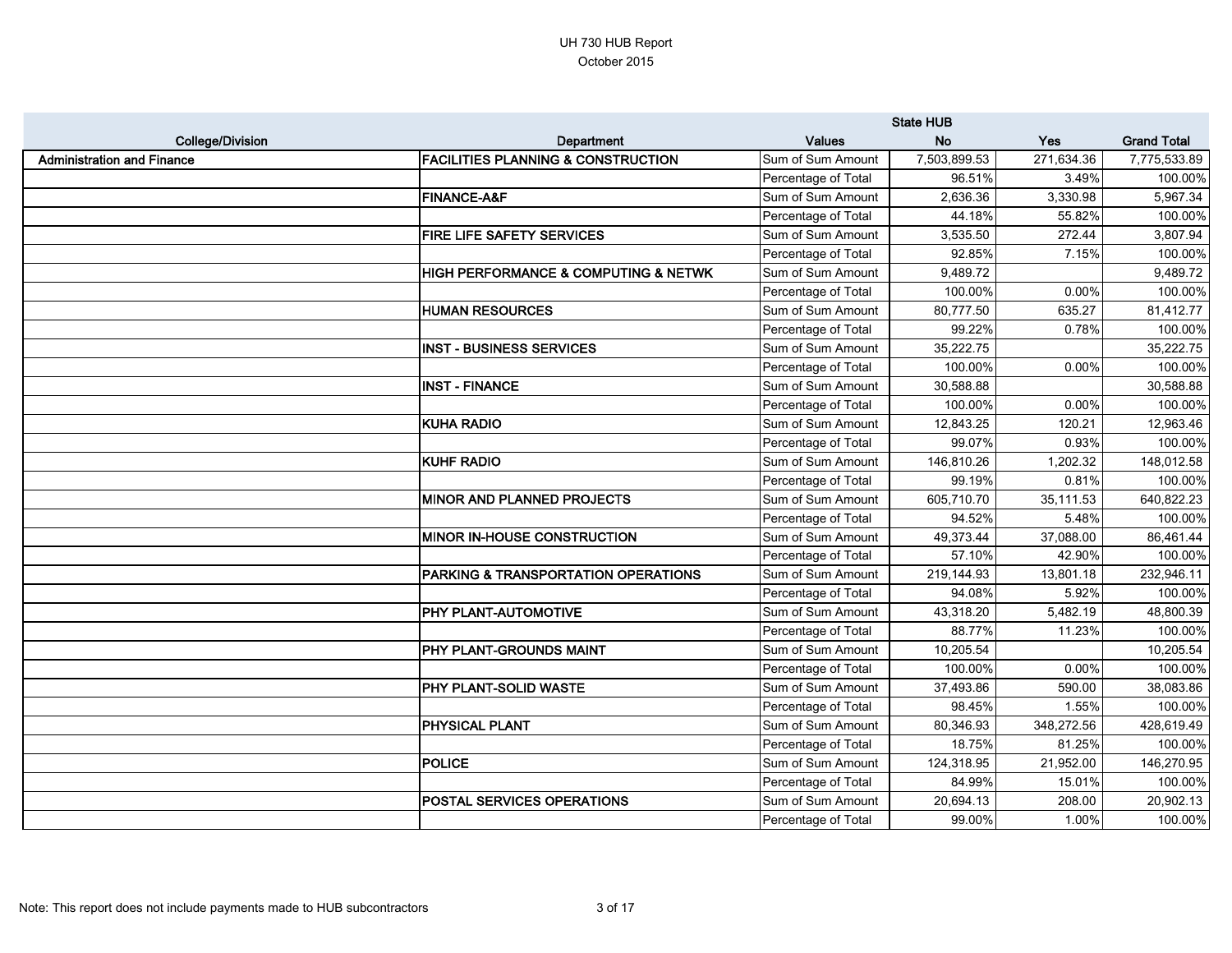|                                                |                                          |                     | <b>State HUB</b> |              |                    |
|------------------------------------------------|------------------------------------------|---------------------|------------------|--------------|--------------------|
| <b>College/Division</b>                        | <b>Department</b>                        | <b>Values</b>       | <b>No</b>        | Yes          | <b>Grand Total</b> |
| <b>Administration and Finance</b>              | <b>PRINTING OPERATIONS</b>               | Sum of Sum Amount   | 23,707.01        | 208.00       | 23,915.01          |
|                                                |                                          | Percentage of Total | 99.13%           | 0.87%        | 100.00%            |
|                                                | <b>PUBLIC SAFETY SYSTEMS</b>             | Sum of Sum Amount   | 7,676.30         |              | 7,676.30           |
|                                                |                                          | Percentage of Total | 100.00%          | 0.00%        | 100.00%            |
|                                                | SERVICE LEVEL AGREEMENT                  | Sum of Sum Amount   | 119,182.29       |              | 119,182.29         |
|                                                |                                          | Percentage of Total | 100.00%          | 0.00%        | 100.00%            |
|                                                | <b>STUDENT BUSINESS SERVICES</b>         | Sum of Sum Amount   | 9,991.50         | 435.93       | 10,427.43          |
|                                                |                                          | Percentage of Total | 95.82%           | 4.18%        | 100.00%            |
|                                                | <b>TECHNOLOGY SERVICES &amp; SUPPORT</b> | Sum of Sum Amount   | 342,643.40       | 182,787.00   | 525,430.40         |
|                                                |                                          | Percentage of Total | 65.21%           | 34.79%       | 100.00%            |
|                                                | TV PUBLIC BROADCASTING                   | Sum of Sum Amount   | 109,532.72       | 1,082.09     | 110,614.81         |
|                                                |                                          | Percentage of Total | 99.02%           | 0.98%        | 100.00%            |
|                                                | UH SPORTS & ENTERTAINMENT SVC            | Sum of Sum Amount   | 441,310.98       |              | 441,310.98         |
|                                                |                                          | Percentage of Total | 100.00%          | 0.00%        | 100.00%            |
|                                                | UIT SECURITY                             | Sum of Sum Amount   | 16,454.00        | 3,654.79     | 20,108.79          |
|                                                |                                          | Percentage of Total | 81.82%           | 18.18%       | 100.00%            |
|                                                | UNIV INFORMATION TECH PROJECTS           | Sum of Sum Amount   | 78,381.38        | 123,044.47   | 201,425.85         |
|                                                |                                          | Percentage of Total | 38.91%           | 61.09%       | 100.00%            |
|                                                | UNIV PROPERTY SERVICES OPERATIONS        | Sum of Sum Amount   | 8,750.00         |              | 8,750.00           |
|                                                |                                          | Percentage of Total | 100.00%          | 0.00%        | 100.00%            |
|                                                | UNIVERSITY INFORMATION TECHNOLOGY        | Sum of Sum Amount   | 1,181.00         |              | 1,181.00           |
|                                                |                                          | Percentage of Total | 100.00%          | 0.00%        | 100.00%            |
| Administration and Finance Sum of Sum Amount   |                                          |                     | 10,262,206.66    | 1,292,000.36 | 11,554,207.02      |
| Administration and Finance Percentage of Total |                                          |                     | 88.82%           | 11.18%       | 100.00%            |
| Architecture                                   | <b>ARCHITECTURE</b>                      | Sum of Sum Amount   | 1,268.47         |              | 1,268.47           |
|                                                |                                          | Percentage of Total | 100.00%          | 0.00%        | 100.00%            |
|                                                | <b>DEAN, ARCHITECTURE</b>                | Sum of Sum Amount   | 29,592.33        | 20,721.11    | 50,313.44          |
|                                                |                                          | Percentage of Total | 58.82%           | 41.18%       | 100.00%            |
| Architecture Sum of Sum Amount                 |                                          |                     | 30,860.80        | 20,721.11    | 51,581.91          |
| Architecture Percentage of Total               |                                          |                     | 59.83%           | 40.17%       | 100.00%            |
| <b>Business Administration</b>                 | <b>ACCOUNTANCY AND TAXATION</b>          | Sum of Sum Amount   | 1,746.27         | 1,527.49     | 3,273.76           |
|                                                |                                          | Percentage of Total | 53.34%           | 46.66%       | 100.00%            |
|                                                | <b>ACCOUNTING CERTIFICATE PROGRAM</b>    | Sum of Sum Amount   | 2,649.89         | 56.99        | 2,706.88           |
|                                                |                                          | Percentage of Total | 97.89%           | 2.11%        | 100.00%            |
|                                                | <b>BAUER CAREER SERVICES CTR</b>         | Sum of Sum Amount   | 14,091.66        | 822.42       | 14,914.08          |
|                                                |                                          | Percentage of Total | 94.49%           | 5.51%        | 100.00%            |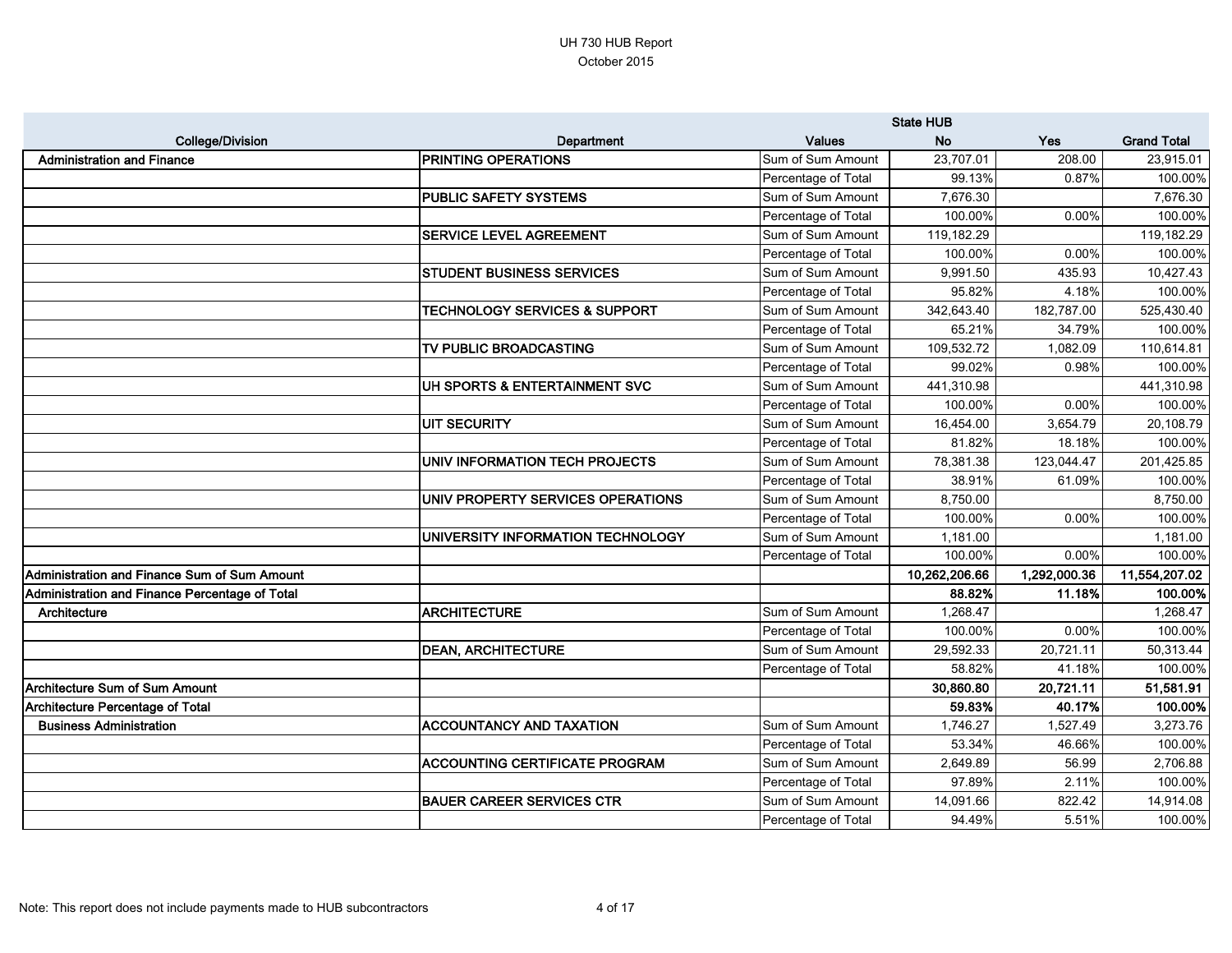|                                                    |                                              |                     | <b>State HUB</b> |            |                    |
|----------------------------------------------------|----------------------------------------------|---------------------|------------------|------------|--------------------|
| <b>College/Division</b>                            | Department                                   | <b>Values</b>       | <b>No</b>        | Yes        | <b>Grand Total</b> |
| <b>Business Administration</b>                     | <b>BAUER COMMUNICATIONS</b>                  | Sum of Sum Amount   | 1,757.26         |            | 1,757.26           |
|                                                    |                                              | Percentage of Total | 100.00%          | 0.00%      | 100.00%            |
|                                                    | <b>BAUER DIVISION OF TECHNOLOGY</b>          | Sum of Sum Amount   | 20,932.78        | 802.74     | 21,735.52          |
|                                                    |                                              | Percentage of Total | 96.31%           | 3.69%      | 100.00%            |
|                                                    | <b>BAUER GRADUATE PROFESSIONAL PROGRAMS</b>  | Sum of Sum Amount   | 572.29           | 2,251.27   | 2,823.56           |
|                                                    |                                              | Percentage of Total | 20.27%           | 79.73%     | 100.00%            |
|                                                    | <b>DEAN'S OFFICE, BAUER COLLEGE</b>          | Sum of Sum Amount   | 30,527.95        | 950.62     | 31,478.57          |
|                                                    |                                              | Percentage of Total | 96.98%           | 3.02%      | 100.00%            |
|                                                    | <b>DECISION AND INFORMATION SCIEN</b>        | Sum of Sum Amount   | 1,486.17         | 2,124.24   | 3,610.41           |
|                                                    |                                              | Percentage of Total | 41.16%           | 58.84%     | 100.00%            |
|                                                    | <b>EXECUTIVE DEGREE PROGRAMS</b>             | Sum of Sum Amount   | 22,728.44        | 6,098.76   | 28,827.20          |
|                                                    |                                              | Percentage of Total | 78.84%           | 21.16%     | 100.00%            |
|                                                    | <b>FINANCE-BAUER COLLEGE</b>                 | Sum of Sum Amount   | 7,506.98         | 181.86     | 7,688.84           |
|                                                    |                                              | Percentage of Total | 97.63%           | 2.37%      | 100.00%            |
|                                                    | <b>MANAGEMENT-BAUER COLLEGE</b>              | Sum of Sum Amount   | 2,581.96         | 500.49     | 3,082.45           |
|                                                    |                                              | Percentage of Total | 83.76%           | 16.24%     | 100.00%            |
|                                                    | <b>MARKETING-BAUER COLLEGE</b>               | Sum of Sum Amount   | 1,749.08         | 368.97     | 2,118.05           |
|                                                    |                                              | Percentage of Total | 82.58%           | 17.42%     | 100.00%            |
|                                                    | <b>SALES EXCELLENCE INSTITUTE</b>            | Sum of Sum Amount   | 18,207.69        | 5,674.54   | 23,882.23          |
|                                                    |                                              | Percentage of Total | 76.24%           | 23.76%     | 100.00%            |
|                                                    | <b>SMALL BUSINESS DEV CENTER</b>             | Sum of Sum Amount   | 18,895.55        | 85,058.36  | 103,953.91         |
|                                                    |                                              | Percentage of Total | 18.18%           | 81.82%     | 100.00%            |
|                                                    | UNDERGRAD BUSINESS PROG                      | Sum of Sum Amount   | 4,933.28         | 1,427.92   | 6,361.20           |
|                                                    |                                              | Percentage of Total | 77.55%           | 22.45%     | 100.00%            |
|                                                    | <b>WOLFF CTR FOR ENTREPRENEURSHIP</b>        | Sum of Sum Amount   | 991.67           | 628.04     | 1,619.71           |
|                                                    |                                              | Percentage of Total | 61.23%           | 38.77%     | 100.00%            |
| <b>Business Administration Sum of Sum Amount</b>   |                                              |                     | 151,358.92       | 108,474.71 | 259,833.63         |
| <b>Business Administration Percentage of Total</b> |                                              |                     | 58.25%           | 41.75%     | 100.00%            |
| <b>Chancellor/President</b>                        | <b>BASEBALL</b>                              | Sum of Sum Amount   | 44,318.79        | 90.88      | 44,409.67          |
|                                                    |                                              | Percentage of Total | 99.80%           | 0.20%      | 100.00%            |
|                                                    | <b>COMMUNITY RELATIONS &amp; INST ACCESS</b> | Sum of Sum Amount   | 538.82           | 75.36      | 614.18             |
|                                                    |                                              | Percentage of Total | 87.73%           | 12.27%     | 100.00%            |
|                                                    | <b>FOOTBALL</b>                              | Sum of Sum Amount   | 151,518.41       | 2,870.55   | 154,388.96         |
|                                                    |                                              | Percentage of Total | 98.14%           | 1.86%      | 100.00%            |
|                                                    | <b>INTERCOLLEGIATE ATHLETICS</b>             | Sum of Sum Amount   | 330,522.83       | 16,905.82  | 347,428.65         |
|                                                    |                                              | Percentage of Total | 95.13%           | 4.87%      | 100.00%            |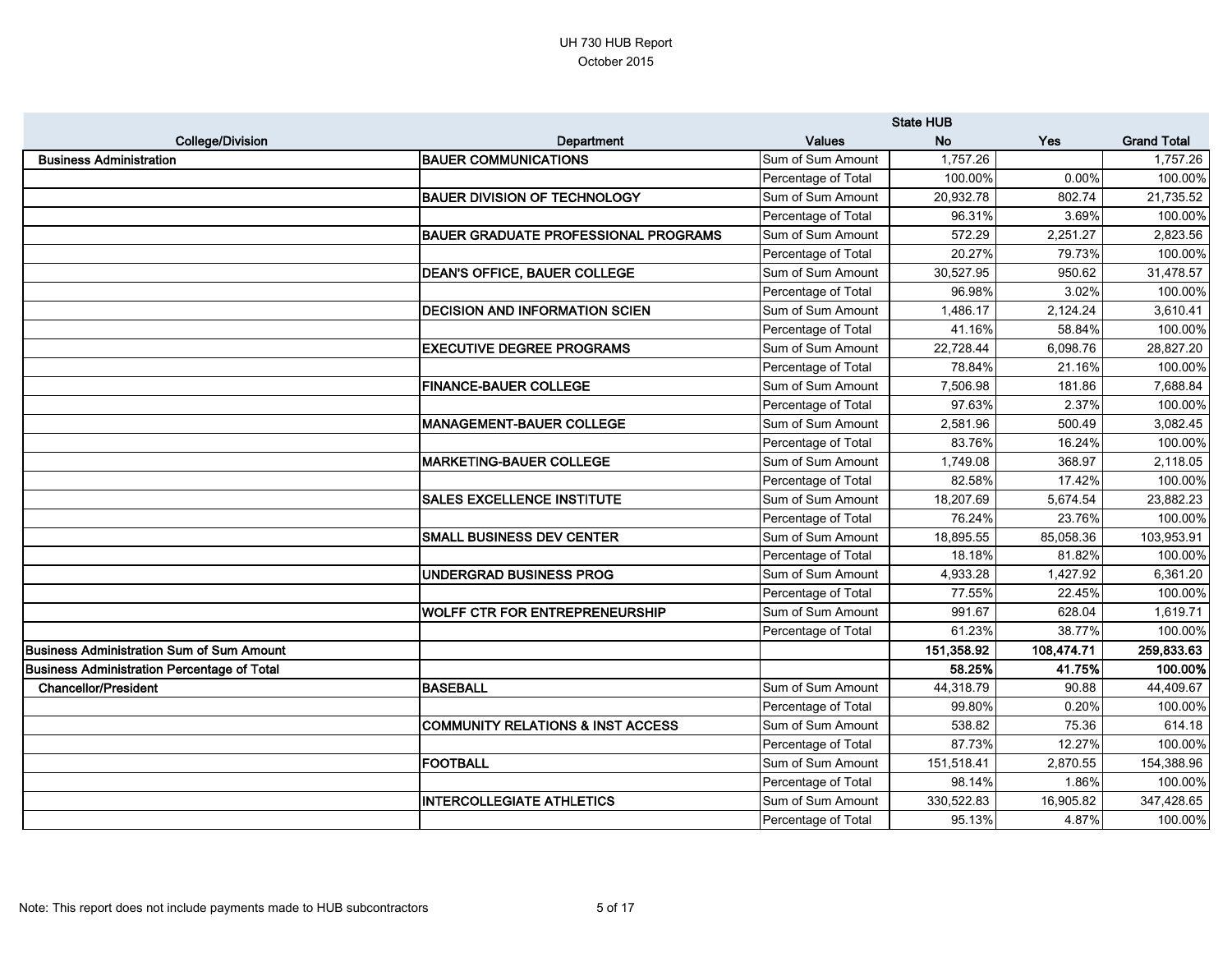|                                          |                                      |                     | <b>State HUB</b> |           |                    |
|------------------------------------------|--------------------------------------|---------------------|------------------|-----------|--------------------|
| <b>College/Division</b>                  | Department                           | <b>Values</b>       | <b>No</b>        | Yes       | <b>Grand Total</b> |
| <b>Chancellor/President</b>              | <b>MEN'S BASKETBALL</b>              | Sum of Sum Amount   | 148,237.30       | 1,438.67  | 149,675.97         |
|                                          |                                      | Percentage of Total | 99.04%           | 0.96%     | 100.00%            |
|                                          | <b>MEN'S GOLF</b>                    | Sum of Sum Amount   | 2,029.95         |           | 2,029.95           |
|                                          |                                      | Percentage of Total | 100.00%          | 0.00%     | 100.00%            |
|                                          | <b>MEN'S TRACK AND FIELD</b>         | Sum of Sum Amount   | 26,896.11        | 57.30     | 26,953.41          |
|                                          |                                      | Percentage of Total | 99.79%           | 0.21%     | 100.00%            |
|                                          | <b>OFFICE EQUAL OPPORTUNITY SRVS</b> | Sum of Sum Amount   | 447.68           | 66.53     | 514.21             |
|                                          |                                      | Percentage of Total | 87.06%           | 12.94%    | 100.00%            |
|                                          | <b>OFFICE OF SPECIAL EVENTS</b>      | Sum of Sum Amount   | 8,936.02         |           | 8,936.02           |
|                                          |                                      | Percentage of Total | 100.00%          | 0.00%     | 100.00%            |
|                                          | <b>PRESIDENT</b>                     | Sum of Sum Amount   | 37,430.21        | 615.95    | 38,046.16          |
|                                          |                                      | Percentage of Total | 98.38%           | 1.62%     | 100.00%            |
|                                          | <b>STAFF COUNCIL</b>                 | Sum of Sum Amount   | 7,194.02         | 376.81    | 7,570.83           |
|                                          |                                      | Percentage of Total | 95.02%           | 4.98%     | 100.00%            |
|                                          | <b>WOMEN'S BASKETBALL</b>            | Sum of Sum Amount   | 27,949.03        | 666.93    | 28,615.96          |
|                                          |                                      | Percentage of Total | 97.67%           | 2.33%     | 100.00%            |
|                                          | <b>WOMEN'S GOLF</b>                  | Sum of Sum Amount   | 416.76           |           | 416.76             |
|                                          |                                      | Percentage of Total | 100.00%          | 0.00%     | 100.00%            |
|                                          | <b>WOMEN'S SOCCER</b>                | Sum of Sum Amount   | 10,348.01        |           | 10,348.01          |
|                                          |                                      | Percentage of Total | 100.00%          | 0.00%     | 100.00%            |
|                                          | <b>WOMEN'S SOFTBALL</b>              | Sum of Sum Amount   | 1,555.64         | 464.06    | 2,019.70           |
|                                          |                                      | Percentage of Total | 77.02%           | 22.98%    | 100.00%            |
|                                          | <b>WOMEN'S SWIMMING &amp; DIVING</b> | Sum of Sum Amount   | 9,379.77         |           | 9,379.77           |
|                                          |                                      | Percentage of Total | 100.00%          | 0.00%     | 100.00%            |
|                                          | <b>WOMEN'S TENNIS</b>                | Sum of Sum Amount   | 578.09           |           | 578.09             |
|                                          |                                      | Percentage of Total | 100.00%          | 0.00%     | 100.00%            |
|                                          | <b>WOMEN'S VOLLEYBALL</b>            | Sum of Sum Amount   | 21,362.40        | 100.00    | 21,462.40          |
|                                          |                                      | Percentage of Total | 99.53%           | 0.47%     | 100.00%            |
| Chancellor/President Sum of Sum Amount   |                                      |                     | 829,659.84       | 23,728.86 | 853,388.70         |
| Chancellor/President Percentage of Total |                                      |                     | 97.22%           | 2.78%     | 100.00%            |
| <b>Education</b>                         | <b>ASIAN AMERICAN STUDIES</b>        | Sum of Sum Amount   | 1,839.56         |           | 1,839.56           |
|                                          |                                      | Percentage of Total | 100.00%          | 0.00%     | 100.00%            |
|                                          | CENTER FOR INFO TECH IN EDUCATION    | Sum of Sum Amount   | 2,517.36         |           | 2,517.36           |
|                                          |                                      | Percentage of Total | 100.00%          | 0.00%     | 100.00%            |
|                                          | <b>CHARTER SCHOOL</b>                | Sum of Sum Amount   | 3,806.41         | 547.44    | 4,353.85           |
|                                          |                                      | Percentage of Total | 87.43%           | 12.57%    | 100.00%            |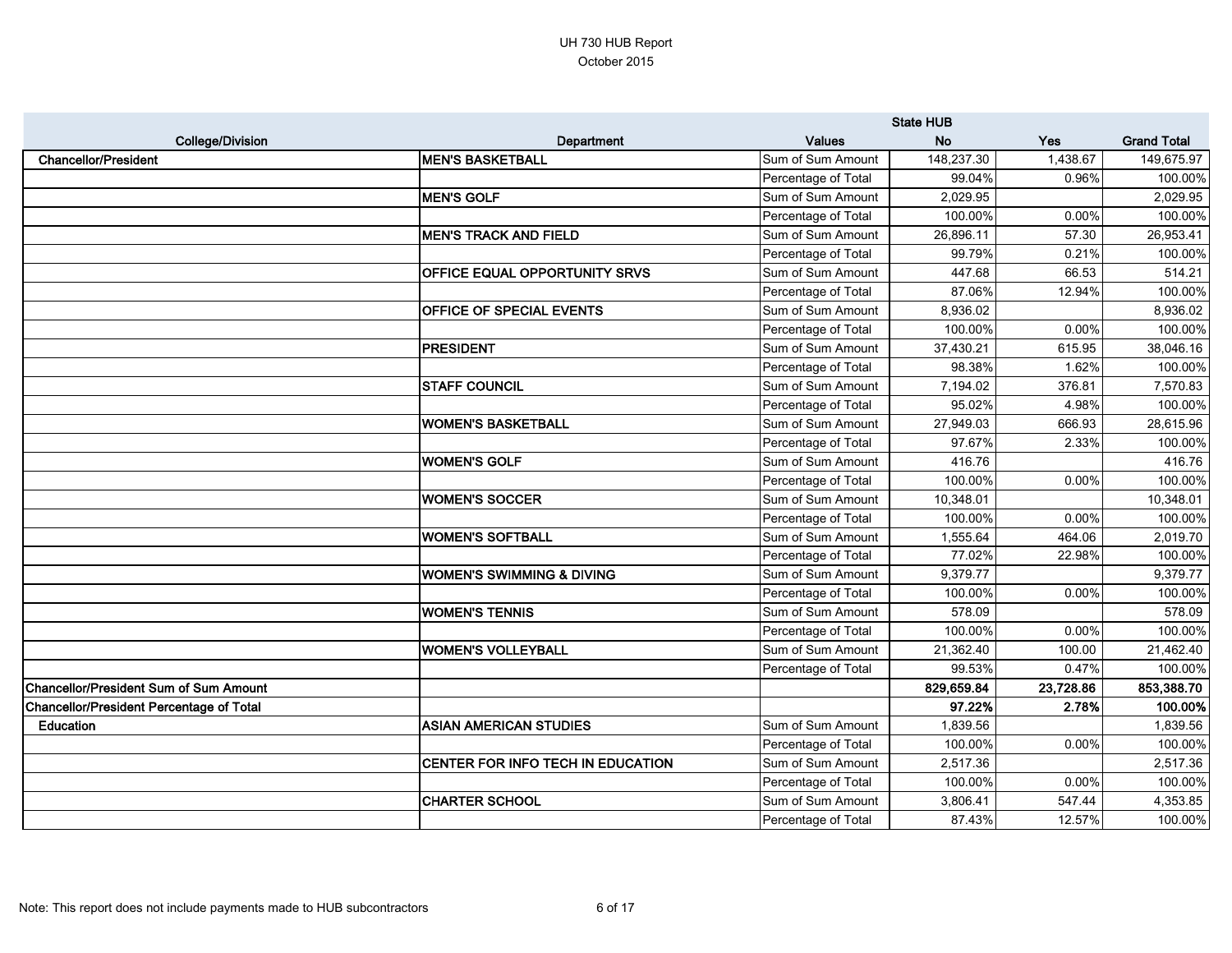|                                      |                                             |                     | <b>State HUB</b> |            |                    |
|--------------------------------------|---------------------------------------------|---------------------|------------------|------------|--------------------|
| <b>College/Division</b>              | Department                                  | <b>Values</b>       | <b>No</b>        | <b>Yes</b> | <b>Grand Total</b> |
| <b>Education</b>                     | <b>CONSISTENCY MGMT &amp; COOP DISCIP</b>   | Sum of Sum Amount   | 1,758.29         |            | 1,758.29           |
|                                      |                                             | Percentage of Total | 100.00%          | 0.00%      | 100.00%            |
|                                      | <b>CURRICULUM AND INSTRUCTION</b>           | Sum of Sum Amount   | 69,056.38        | 2,011.06   | 71,067.44          |
|                                      |                                             | Percentage of Total | 97.17%           | 2.83%      | 100.00%            |
|                                      | <b>DEAN, EDUCATION</b>                      | Sum of Sum Amount   | 12,382.11        | 11,017.80  | 23,399.91          |
|                                      |                                             | Percentage of Total | 52.92%           | 47.08%     | 100.00%            |
|                                      | <b>ED LEADERSHIP &amp; POLICY STUDIES</b>   | Sum of Sum Amount   | 554.40           | 47.31      | 601.71             |
|                                      |                                             | Percentage of Total | 92.14%           | 7.86%      | 100.00%            |
|                                      | <b>PSYCH, HEALTH &amp; LEARNING SCIENCE</b> | Sum of Sum Amount   | 27,200.87        | 4,685.46   | 31,886.33          |
|                                      |                                             | Percentage of Total | 85.31%           | 14.69%     | 100.00%            |
| <b>Education Sum of Sum Amount</b>   |                                             |                     | 119,115.38       | 18,309.07  | 137,424.45         |
| <b>Education Percentage of Total</b> |                                             |                     | 86.68%           | 13.32%     | 100.00%            |
| Engineering                          | <b>BIOMEDICAL ENGINEERING</b>               | Sum of Sum Amount   | 74,629.92        | 6,659.75   | 81,289.67          |
|                                      |                                             | Percentage of Total | 91.81%           | 8.19%      | 100.00%            |
|                                      | <b>CHEMICAL ENGINEERING</b>                 | Sum of Sum Amount   | 124,088.05       | 1,260.23   | 125,348.28         |
|                                      |                                             | Percentage of Total | 98.99%           | 1.01%      | 100.00%            |
|                                      | <b>CIVIL ENGINEERING</b>                    | Sum of Sum Amount   | 57,692.42        | 6,249.95   | 63,942.37          |
|                                      |                                             | Percentage of Total | 90.23%           | 9.77%      | 100.00%            |
|                                      | <b>COMPOSITE ENGR APPLICATIONS CT</b>       | Sum of Sum Amount   | 265.28           |            | 265.28             |
|                                      |                                             | Percentage of Total | 100.00%          | 0.00%      | 100.00%            |
|                                      | <b>CTR FOR INNOVATIVE GROUTING</b>          | Sum of Sum Amount   | 29.47            |            | 29.47              |
|                                      |                                             | Percentage of Total | 100.00%          | 0.00%      | 100.00%            |
|                                      | <b>DEAN, ENGINEERING</b>                    | Sum of Sum Amount   | 68,867.85        | 12,023.59  | 80,891.44          |
|                                      |                                             | Percentage of Total | 85.14%           | 14.86%     | 100.00%            |
|                                      | <b>ELECTRICAL ENGINEERING</b>               | Sum of Sum Amount   | 94,741.90        | 29,300.91  | 124,042.81         |
|                                      |                                             | Percentage of Total | 76.38%           | 23.62%     | 100.00%            |
|                                      | <b>ENGINEERING SERVICES</b>                 | Sum of Sum Amount   | 571.80           | 371.34     | 943.14             |
|                                      |                                             | Percentage of Total | 60.63%           | 39.37%     | 100.00%            |
|                                      | <b>IINDUSTRIAL ENGINEERING</b>              | Sum of Sum Amount   | 899.89           | 4,023.34   | 4,923.23           |
|                                      |                                             | Percentage of Total | 18.28%           | 81.72%     | 100.00%            |
|                                      | <b>INTEGRATED BIO &amp; NANO SYSTEM</b>     | Sum of Sum Amount   | 11,256.43        | 55.21      | 11,311.64          |
|                                      |                                             | Percentage of Total | 99.51%           | 0.49%      | 100.00%            |
|                                      | <b>MECHANICAL ENGINEERING</b>               | Sum of Sum Amount   | 137,008.43       | 1,381.12   | 138,389.55         |
|                                      |                                             | Percentage of Total | 99.00%           | 1.00%      | 100.00%            |
|                                      | NATL CTR FOR AIRBORNE LASER MAPPING         | Sum of Sum Amount   | 3,732.48         |            | 3,732.48           |
|                                      |                                             | Percentage of Total | 100.00%          | 0.00%      | 100.00%            |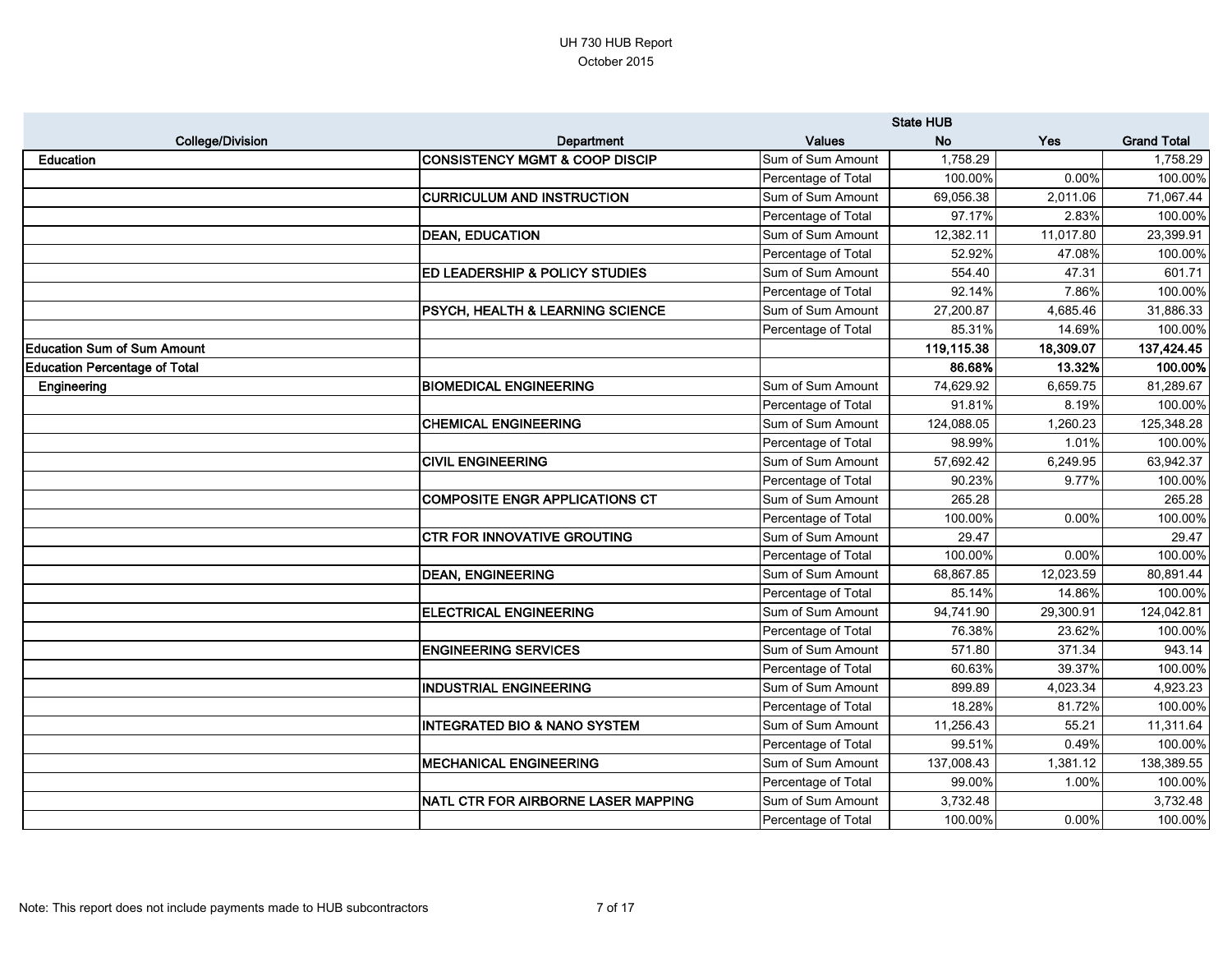|                                                            |                                           |                     | <b>State HUB</b> |           |                    |
|------------------------------------------------------------|-------------------------------------------|---------------------|------------------|-----------|--------------------|
| <b>College/Division</b>                                    | <b>Department</b>                         | <b>Values</b>       | <b>No</b>        | Yes       | <b>Grand Total</b> |
| Engineering                                                | <b>SEVERE STORM PRED, EDU EVAC DIS</b>    | Sum of Sum Amount   | 100.76           |           | 100.76             |
|                                                            |                                           | Percentage of Total | 100.00%          | 0.00%     | 100.00%            |
| <b>Engineering Sum of Sum Amount</b>                       |                                           |                     | 573,884.68       | 61,325.44 | 635,210.12         |
| <b>Engineering Percentage of Total</b>                     |                                           |                     | 90.35%           | 9.65%     | 100.00%            |
| <b>Graduate College of Social Work</b>                     | <b>ADMISSIONS-GCSW</b>                    | Sum of Sum Amount   | 6,466.45         | 321.98    | 6,788.43           |
|                                                            |                                           | Percentage of Total | 95.26%           | 4.74%     | 100.00%            |
|                                                            | <b>CHILD &amp; FAMILY CENTER</b>          | Sum of Sum Amount   | 767.59           | 223.00    | 990.59             |
|                                                            |                                           | Percentage of Total | 77.49%           | 22.51%    | 100.00%            |
|                                                            | <b>CTR DRUG &amp; SOCIAL POLICY RESRC</b> | Sum of Sum Amount   |                  | 608.51    | 608.51             |
|                                                            |                                           | Percentage of Total | 0.00%            | 100.00%   | 100.00%            |
|                                                            | <b>CTR FOR HEALTH EQUITY &amp; EVAL</b>   | Sum of Sum Amount   | 2,600.00         |           | 2,600.00           |
|                                                            |                                           | Percentage of Total | 100.00%          | 0.00%     | 100.00%            |
|                                                            | <b>DEAN, SOCIAL WORK</b>                  | Sum of Sum Amount   | 15,705.87        | 1,102.43  | 16,808.30          |
|                                                            |                                           | Percentage of Total | 93.44%           | 6.56%     | 100.00%            |
|                                                            | <b>DEVELOPMENT-GCSW</b>                   | Sum of Sum Amount   |                  | 21.36     | 21.36              |
|                                                            |                                           | Percentage of Total | 0.00%            | 100.00%   | 100.00%            |
|                                                            | <b>FIELD OFFICE</b>                       | Sum of Sum Amount   |                  | 112.94    | 112.94             |
|                                                            |                                           | Percentage of Total | 0.00%            | 100.00%   | 100.00%            |
|                                                            | <b>GCSW INFORMATION TECHNOLOGY</b>        | Sum of Sum Amount   | 427.27           | 551.32    | 978.59             |
|                                                            |                                           | Percentage of Total | 43.66%           | 56.34%    | 100.00%            |
|                                                            | <b>GCSW STUDENT SERVICES</b>              | Sum of Sum Amount   |                  | 5.54      | 5.54               |
|                                                            |                                           | Percentage of Total | 0.00%            | 100.00%   | 100.00%            |
|                                                            | <b>GULEN INSTITUTE</b>                    | Sum of Sum Amount   | 144.28           |           | 144.28             |
|                                                            |                                           | Percentage of Total | 100.00%          | 0.00%     | 100.00%            |
| <b>Graduate College of Social Work Sum of Sum Amount</b>   |                                           |                     | 26,111.46        | 2,947.08  | 29,058.54          |
| <b>Graduate College of Social Work Percentage of Total</b> |                                           |                     | 89.86%           | 10.14%    | 100.00%            |
| <b>Honors College</b>                                      | <b>DEAN, HONORS COLLEGE</b>               | Sum of Sum Amount   | 14,595.74        | 1,092.71  | 15,688.45          |
|                                                            |                                           | Percentage of Total | 93.03%           | 6.97%     | 100.00%            |
|                                                            | <b>FORENSICS PROGRAM</b>                  | Sum of Sum Amount   |                  | 117.37    | 117.37             |
|                                                            |                                           | Percentage of Total | 0.00%            | 100.00%   | 100.00%            |
|                                                            | <b>OFFICE OF UNDERGRADUATE RESEARCH</b>   | Sum of Sum Amount   | 2,763.18         | 169.00    | 2,932.18           |
|                                                            |                                           | Percentage of Total | 94.24%           | 5.76%     | 100.00%            |
| Honors College Sum of Sum Amount                           |                                           |                     | 17,358.92        | 1,379.08  | 18,738.00          |
| Honors College Percentage of Total                         |                                           |                     | 92.64%           | 7.36%     | 100.00%            |
| <b>Hotel and Restaurant Management</b>                     | <b>DEAN, HOTEL &amp; RESTAURANT MANAG</b> | Sum of Sum Amount   | 25,595.21        | 569.05    | 26,164.26          |
|                                                            |                                           | Percentage of Total | 97.83%           | 2.17%     | 100.00%            |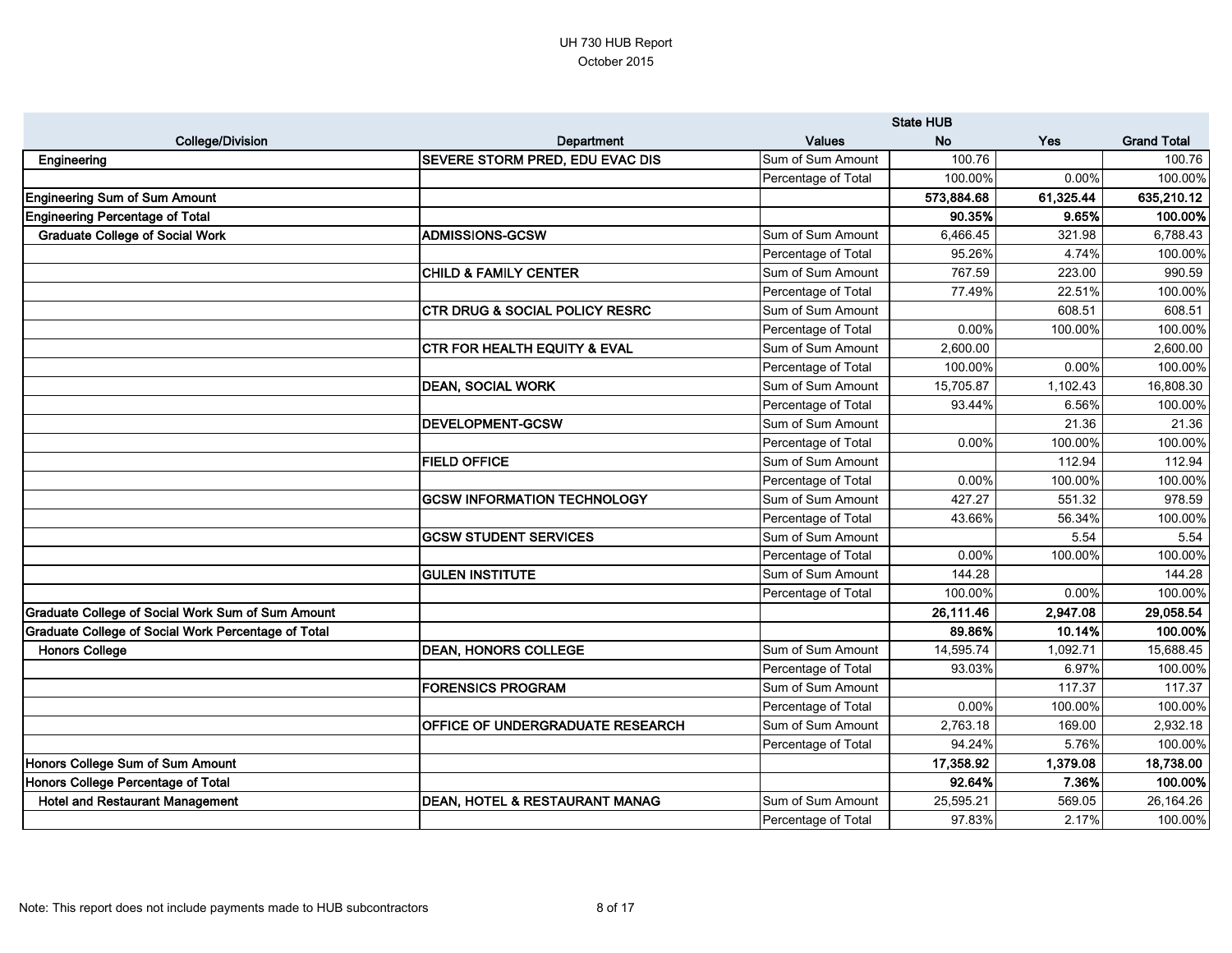|                                                     |                                          |                     | <b>State HUB</b> |            |                    |
|-----------------------------------------------------|------------------------------------------|---------------------|------------------|------------|--------------------|
| <b>College/Division</b>                             | <b>Department</b>                        | <b>Values</b>       | <b>No</b>        | <b>Yes</b> | <b>Grand Total</b> |
| <b>Hotel and Restaurant Management</b>              | HOTEL AND RESTAURANT MANAGEMENT          | Sum of Sum Amount   | 253,319.33       | 16,237.22  | 269,556.55         |
|                                                     |                                          | Percentage of Total | 93.98%           | 6.02%      | 100.00%            |
| Hotel and Restaurant Management Sum of Sum Amount   |                                          |                     | 278,914.54       | 16,806.27  | 295,720.81         |
| Hotel and Restaurant Management Percentage of Total |                                          |                     | 94.32%           | 5.68%      | 100.00%            |
| <b>Law Center</b>                                   | <b>ASSOCIATE DEAN, LAW</b>               | Sum of Sum Amount   | 6.98             | 633.24     | 640.22             |
|                                                     |                                          | Percentage of Total | 1.09%            | 98.91%     | 100.00%            |
|                                                     | <b>BLAKELEY INSTITUTE</b>                | Sum of Sum Amount   | 1,279.09         | 321.07     | 1,600.16           |
|                                                     |                                          | Percentage of Total | 79.94%           | 20.06%     | 100.00%            |
|                                                     | <b>BUSINESS SERVICES, LAW</b>            | Sum of Sum Amount   | 4,792.19         | 2,585.12   | 7,377.31           |
|                                                     |                                          | Percentage of Total | 64.96%           | 35.04%     | 100.00%            |
|                                                     | <b>CAREER SERVICES, LAW</b>              | Sum of Sum Amount   | 1,854.85         | 58.49      | 1,913.34           |
|                                                     |                                          | Percentage of Total | 96.94%           | 3.06%      | 100.00%            |
|                                                     | <b>CENTER PROGRAMS, LAW</b>              | Sum of Sum Amount   | 4,636.65         |            | 4,636.65           |
|                                                     |                                          | Percentage of Total | 100.00%          | 0.00%      | 100.00%            |
|                                                     | <b>DEAN, LAW</b>                         | Sum of Sum Amount   |                  | 92.54      | 92.54              |
|                                                     |                                          | Percentage of Total | 0.00%            | 100.00%    | 100.00%            |
|                                                     | <b>EXTERNAL AFFAIRS, LAW</b>             | Sum of Sum Amount   | 153.90           | 2,969.43   | 3,123.33           |
|                                                     |                                          | Percentage of Total | 4.93%            | 95.07%     | 100.00%            |
|                                                     | <b>FACILITIES, LAW</b>                   | Sum of Sum Amount   | 702.44           | 112.50     | 814.94             |
|                                                     |                                          | Percentage of Total | 86.20%           | 13.80%     | 100.00%            |
|                                                     | <b>FACULTY SUPPORT LAW</b>               | Sum of Sum Amount   | 5,691.56         | 2,487.46   | 8,179.02           |
|                                                     |                                          | Percentage of Total | 69.59%           | 30.41%     | 100.00%            |
|                                                     | <b>HEALTH LAW &amp; POLICY INSTITUTE</b> | Sum of Sum Amount   | 486.78           | 1,142.66   | 1,629.44           |
|                                                     |                                          | Percentage of Total | 29.87%           | 70.13%     | 100.00%            |
|                                                     | <b>LAW FOUNDATION</b>                    | Sum of Sum Amount   | 209.06           | 321.69     | 530.75             |
|                                                     |                                          | Percentage of Total | 39.39%           | 60.61%     | 100.00%            |
|                                                     | <b>LAW INFORMATION TECHNOLOGY</b>        | Sum of Sum Amount   | 8,348.04         | 849.21     | 9,197.25           |
|                                                     |                                          | Percentage of Total | 90.77%           | 9.23%      | 100.00%            |
|                                                     | <b>LAW LIBRARY</b>                       | Sum of Sum Amount   | 25,178.62        |            | 25,178.62          |
|                                                     |                                          | Percentage of Total | 100.00%          | 0.00%      | 100.00%            |
|                                                     | <b>LEGAL AID CLINIC, LAW</b>             | Sum of Sum Amount   | 268.34           | 691.01     | 959.35             |
|                                                     |                                          | Percentage of Total | 27.97%           | 72.03%     | 100.00%            |
|                                                     | LEGAL RESEARCH & WRITING, LAW            | Sum of Sum Amount   | 167.85           | 952.42     | 1,120.27           |
|                                                     |                                          | Percentage of Total | 14.98%           | 85.02%     | 100.00%            |
|                                                     | <b>PUBLIC RELS &amp; MARKETING, LAW</b>  | Sum of Sum Amount   | 8,539.34         | 67.62      | 8,606.96           |
|                                                     |                                          | Percentage of Total | 99.21%           | 0.79%      | 100.00%            |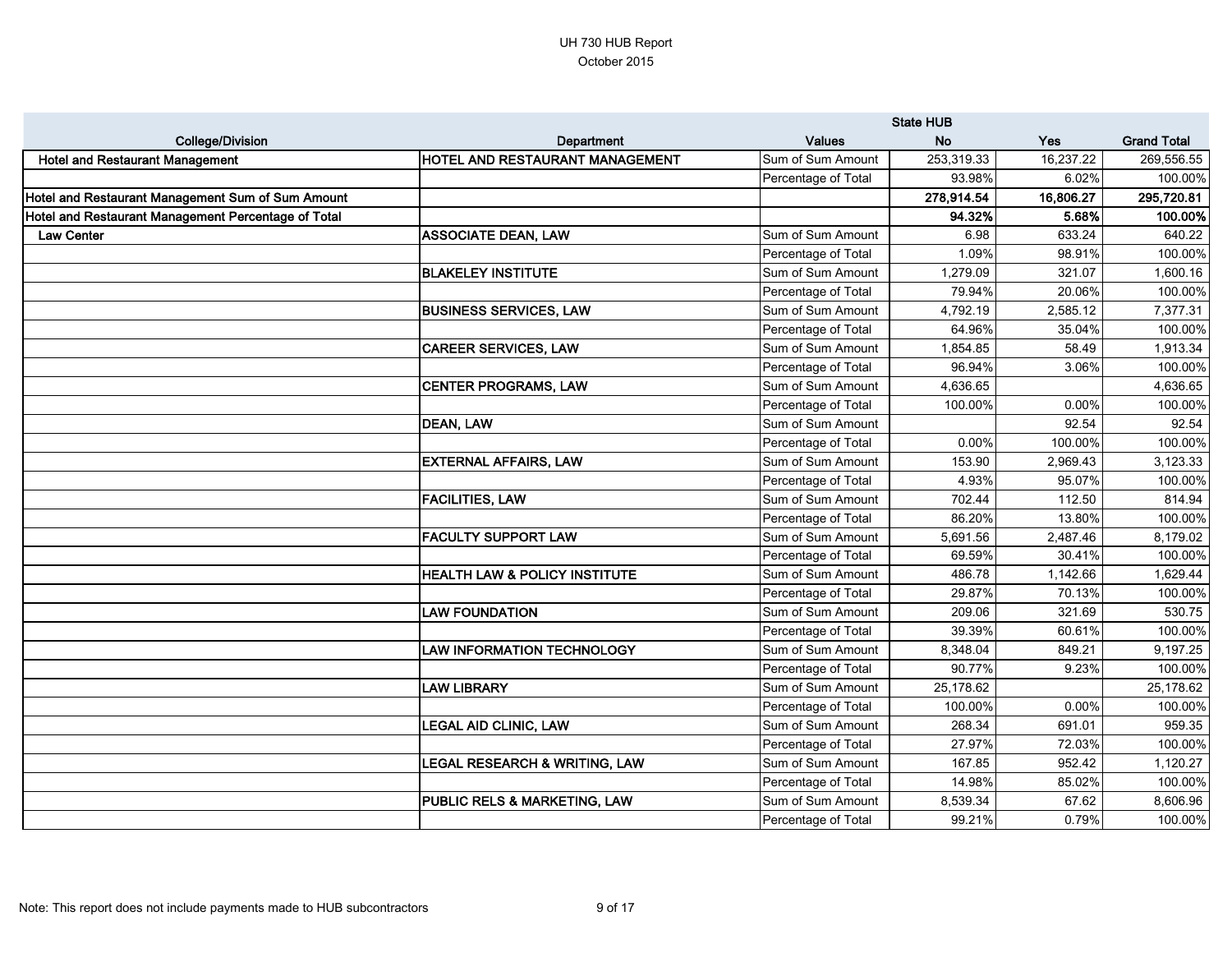|                                         |                                       | <b>State HUB</b>    |            |           |                    |
|-----------------------------------------|---------------------------------------|---------------------|------------|-----------|--------------------|
| <b>College/Division</b>                 | <b>Department</b>                     | <b>Values</b>       | <b>No</b>  | Yes       | <b>Grand Total</b> |
| <b>Law Center</b>                       | <b>STUDENT ORGANIZATION, LAW</b>      | Sum of Sum Amount   | 1,245.66   |           | 1,245.66           |
|                                         |                                       | Percentage of Total | 100.00%    | 0.00%     | 100.00%            |
|                                         | <b>STUDENT SERVICES, LAW</b>          | Sum of Sum Amount   | 11,335.20  | 1,409.19  | 12,744.39          |
|                                         |                                       | Percentage of Total | 88.94%     | 11.06%    | 100.00%            |
| Law Center Sum of Sum Amount            |                                       |                     | 74,896.55  | 14,693.65 | 89,590.20          |
| Law Center Percentage of Total          |                                       |                     | 83.60%     | 16.40%    | 100.00%            |
| <b>Liberal Arts and Social Sciences</b> | <b>AEROSPACE STUDIES</b>              | Sum of Sum Amount   | 697.78     | 477.96    | 1,175.74           |
|                                         |                                       | Percentage of Total | 59.35%     | 40.65%    | 100.00%            |
|                                         | <b>AFRICAN-AMERICAN STUDIES</b>       | Sum of Sum Amount   | 475.28     | 1,825.49  | 2,300.77           |
|                                         |                                       | Percentage of Total | 20.66%     | 79.34%    | 100.00%            |
|                                         | <b>ART</b>                            | Sum of Sum Amount   | 26,756.38  | 2,051.39  | 28,807.77          |
|                                         |                                       | Percentage of Total | 92.88%     | 7.12%     | 100.00%            |
|                                         | <b>ARTE PUBLICO</b>                   | Sum of Sum Amount   | 49,932.59  | 735.43    | 50,668.02          |
|                                         |                                       | Percentage of Total | 98.55%     | 1.45%     | 100.00%            |
|                                         | <b>BAND</b>                           | Sum of Sum Amount   | 48,756.45  | 904.27    | 49,660.72          |
|                                         |                                       | Percentage of Total | 98.18%     | 1.82%     | 100.00%            |
|                                         | <b>BLAFFER GALLERY</b>                | Sum of Sum Amount   | 24,706.53  | 1,049.47  | 25,756.00          |
|                                         |                                       | Percentage of Total | 95.93%     | 4.07%     | 100.00%            |
|                                         | <b>COMMUNICATION</b>                  | Sum of Sum Amount   | 6,862.77   | 1,619.70  | 8,482.47           |
|                                         |                                       | Percentage of Total | 80.91%     | 19.09%    | 100.00%            |
|                                         | <b>COMMUNICATIONS DISORDERS</b>       | Sum of Sum Amount   | 5,639.06   | 535.42    | 6,174.48           |
|                                         |                                       | Percentage of Total | 91.33%     | 8.67%     | 100.00%            |
|                                         | <b>COMPARATIVE CULTURAL STUDIES</b>   | Sum of Sum Amount   | 6,523.20   |           | 6,523.20           |
|                                         |                                       | Percentage of Total | 100.00%    | 0.00%     | 100.00%            |
|                                         | <b>CTR NEURO AND BIOMECH RESEARCH</b> | Sum of Sum Amount   | 6,765.14   |           | 6,765.14           |
|                                         |                                       | Percentage of Total | 100.00%    | 0.00%     | 100.00%            |
|                                         | <b>CWMCA CENTER FOR THE ARTS</b>      | Sum of Sum Amount   | 62,507.72  | 283.64    | 62,791.36          |
|                                         |                                       | Percentage of Total | 99.55%     | 0.45%     | 100.00%            |
|                                         | DEAN, LIBERAL ARTS & SOC SCI          | Sum of Sum Amount   | 5,673.08   | 1,175.03  | 6,848.11           |
|                                         |                                       | Percentage of Total | 82.84%     | 17.16%    | 100.00%            |
|                                         | <b>ECONOMICS</b>                      | Sum of Sum Amount   | 2,404.20   | 2,014.60  | 4,418.80           |
|                                         |                                       | Percentage of Total | 54.41%     | 45.59%    | 100.00%            |
|                                         | <b>ENGLISH</b>                        | Sum of Sum Amount   | 13,409.47  | 7,502.38  | 20,911.85          |
|                                         |                                       | Percentage of Total | 64.12%     | 35.88%    | 100.00%            |
|                                         | HEALTH AND HUMAN PERFORMANCE          | Sum of Sum Amount   | 107,198.47 | 1,129.00  | 108,327.47         |
|                                         |                                       | Percentage of Total | 98.96%     | 1.04%     | 100.00%            |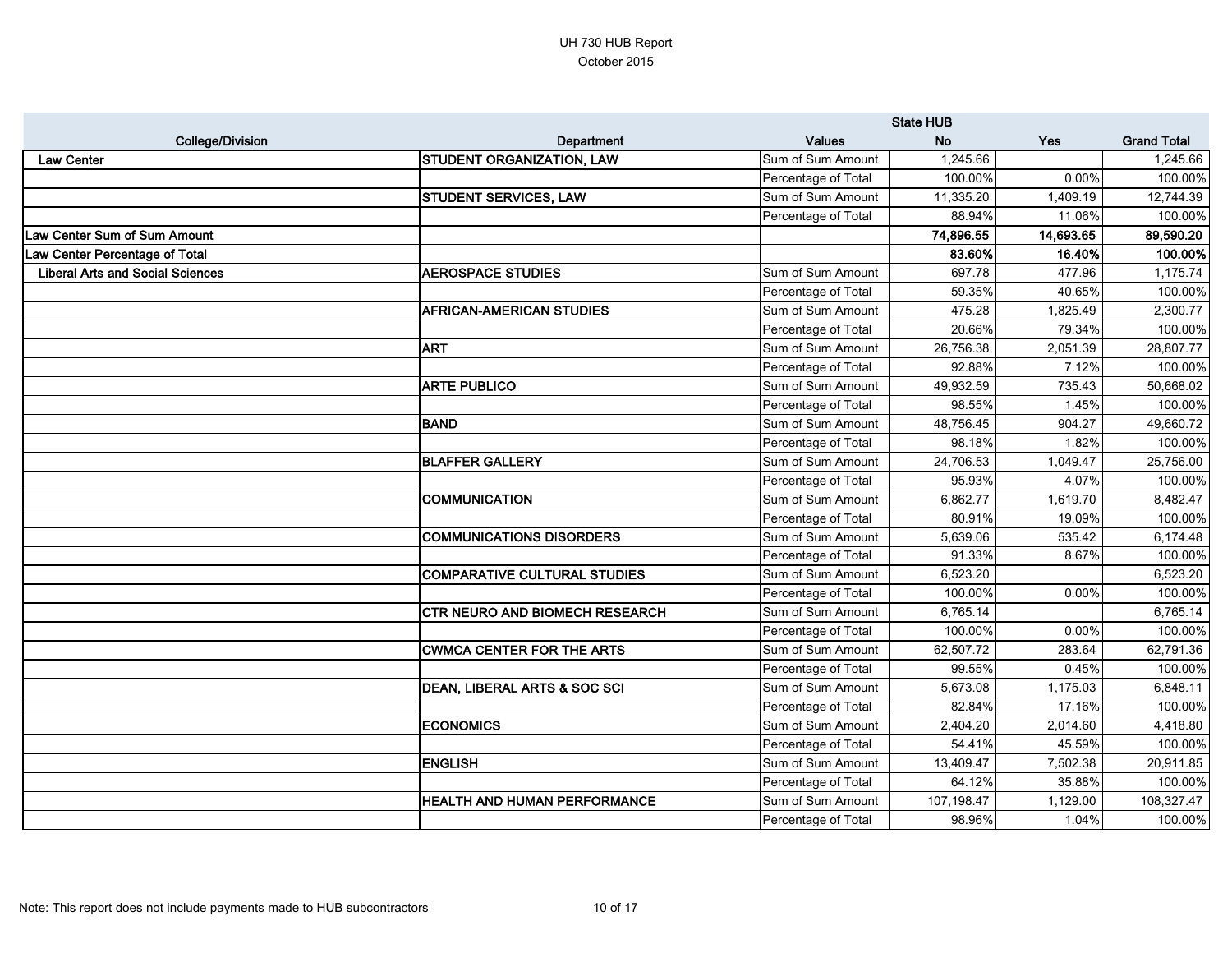|                                                      |                                       |                     | <b>State HUB</b> |           |                    |
|------------------------------------------------------|---------------------------------------|---------------------|------------------|-----------|--------------------|
| <b>College/Division</b>                              | <b>Department</b>                     | <b>Values</b>       | <b>No</b>        | Yes       | <b>Grand Total</b> |
| <b>Liberal Arts and Social Sciences</b>              | <b>HISPANIC STUDIES</b>               | Sum of Sum Amount   | 3,016.05         | 538.88    | 3,554.93           |
|                                                      |                                       | Percentage of Total | 84.84%           | 15.16%    | 100.00%            |
|                                                      | <b>HISTORY</b>                        | Sum of Sum Amount   | 727.61           | 356.23    | 1,083.84           |
|                                                      |                                       | Percentage of Total | 67.13%           | 32.87%    | 100.00%            |
|                                                      | <b>HOBBY CENTER FOR PUBLIC POLICY</b> | Sum of Sum Amount   | 4,856.52         | 525.36    | 5,381.88           |
|                                                      |                                       | Percentage of Total | 90.24%           | 9.76%     | 100.00%            |
|                                                      | <b>MEXICAN-AMERICAN STUDIES</b>       | Sum of Sum Amount   | 3,477.77         | 659.36    | 4,137.13           |
|                                                      |                                       | Percentage of Total | 84.06%           | 15.94%    | 100.00%            |
|                                                      | <b>MILITARY SCIENCE</b>               | Sum of Sum Amount   | 259.51           | 342.89    | 602.40             |
|                                                      |                                       | Percentage of Total | 43.08%           | 56.92%    | 100.00%            |
|                                                      | MODERN AND CLASSICAL LANGUAGES        | Sum of Sum Amount   | 2,792.62         | 335.65    | 3,128.27           |
|                                                      |                                       | Percentage of Total | 89.27%           | 10.73%    | 100.00%            |
|                                                      | <b>MUSIC</b>                          | Sum of Sum Amount   | 27,898.21        | 13,368.59 | 41,266.80          |
|                                                      |                                       | Percentage of Total | 67.60%           | 32.40%    | 100.00%            |
|                                                      | <b>PHILOSOPHY</b>                     | Sum of Sum Amount   | 265.26           | 75.59     | 340.85             |
|                                                      |                                       | Percentage of Total | 77.82%           | 22.18%    | 100.00%            |
|                                                      | <b>POLITICAL SCIENCE</b>              | Sum of Sum Amount   | 4,981.75         | 665.91    | 5,647.66           |
|                                                      |                                       | Percentage of Total | 88.21%           | 11.79%    | 100.00%            |
|                                                      | <b>PSYCHOLOGY</b>                     | Sum of Sum Amount   | 38,579.52        | 5,185.94  | 43,765.46          |
|                                                      |                                       | Percentage of Total | 88.15%           | 11.85%    | 100.00%            |
|                                                      | <b>SOCIOLOGY</b>                      | Sum of Sum Amount   | 1,562.76         | 326.94    | 1,889.70           |
|                                                      |                                       | Percentage of Total | 82.70%           | 17.30%    | 100.00%            |
|                                                      | <b>THEATER</b>                        | Sum of Sum Amount   | 30,024.88        | 935.16    | 30,960.04          |
|                                                      |                                       | Percentage of Total | 96.98%           | 3.02%     | 100.00%            |
|                                                      | <b>WOMEN'S STUDIES PROGRAM</b>        | Sum of Sum Amount   | 558.15           | 382.47    | 940.62             |
|                                                      |                                       | Percentage of Total | 59.34%           | 40.66%    | 100.00%            |
| Liberal Arts and Social Sciences Sum of Sum Amount   |                                       |                     | 487,308.73       | 45,002.75 | 532,311.48         |
| Liberal Arts and Social Sciences Percentage of Total |                                       |                     | 91.55%           | 8.45%     | 100.00%            |
| Library                                              | UNIVERSITY LIBRARIES                  | Sum of Sum Amount   | 131,064.96       | 18,570.54 | 149,635.50         |
|                                                      |                                       | Percentage of Total | 87.59%           | 12.41%    | 100.00%            |
| <b>Library Sum of Sum Amount</b>                     |                                       |                     | 131,064.96       | 18,570.54 | 149,635.50         |
| Library Percentage of Total                          |                                       |                     | 87.59%           | 12.41%    | 100.00%            |
| <b>Natural Science and Mathematics</b>               | <b>BIOLOGY &amp; BIOCHEMISTRY</b>     | Sum of Sum Amount   | 212,471.31       | 7,887.55  | 220,358.86         |
|                                                      |                                       | Percentage of Total | 96.42%           | 3.58%     | 100.00%            |
|                                                      | <b>CHEMISTRY</b>                      | Sum of Sum Amount   | 72,610.37        | 2,844.79  | 75,455.16          |
|                                                      |                                       | Percentage of Total | 96.23%           | 3.77%     | 100.00%            |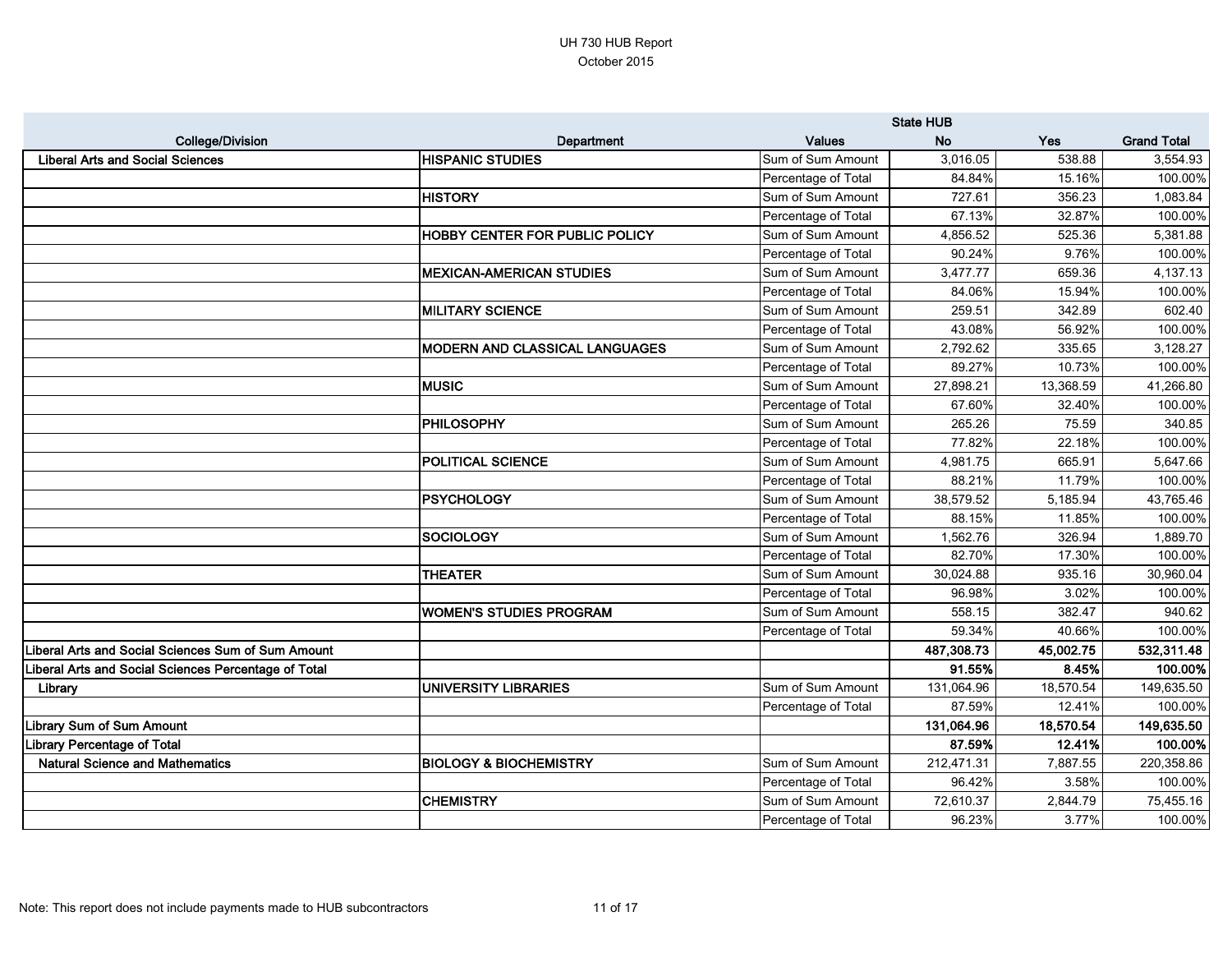|                                                     |                                                       |                     | <b>State HUB</b> |           |                    |
|-----------------------------------------------------|-------------------------------------------------------|---------------------|------------------|-----------|--------------------|
| <b>College/Division</b>                             | <b>Department</b>                                     | <b>Values</b>       | <b>No</b>        | Yes       | <b>Grand Total</b> |
| <b>Natural Science and Mathematics</b>              | <b>COMPUTER SCIENCE</b>                               | Sum of Sum Amount   | 29,461.55        | 25,199.05 | 54,660.60          |
|                                                     |                                                       | Percentage of Total | 53.90%           | 46.10%    | 100.00%            |
|                                                     | CTR FOR APPLIED GEOSC & ENERGY (CAGE)                 | Sum of Sum Amount   | 110.49           |           | 110.49             |
|                                                     |                                                       | Percentage of Total | 100.00%          | 0.00%     | 100.00%            |
|                                                     | <b>CTR FOR NUCLEAR RECEPTORS &amp; CELL SIGNALING</b> | Sum of Sum Amount   | 57,211.64        | 2,510.79  | 59,722.43          |
|                                                     |                                                       | Percentage of Total | 95.80%           | 4.20%     | 100.00%            |
|                                                     | <b>DEAN, NATURAL SCIENCE &amp; MATHE</b>              | Sum of Sum Amount   | 38,564.84        | 2,187.27  | 40,752.11          |
|                                                     |                                                       | Percentage of Total | 94.63%           | 5.37%     | 100.00%            |
|                                                     | <b>EARTH AND ATMOSPHERIC SCIENCES</b>                 | Sum of Sum Amount   | 395,075.17       | 6,180.62  | 401,255.79         |
|                                                     |                                                       | Percentage of Total | 98.46%           | 1.54%     | 100.00%            |
|                                                     | <b>HOUSTON COASTAL CENTER</b>                         | Sum of Sum Amount   | 858.94           |           | 858.94             |
|                                                     |                                                       | Percentage of Total | 100.00%          | 0.00%     | 100.00%            |
|                                                     | INST FOR CLIMATE/ATMOSPHERIC SCIENCE (CAS)            | Sum of Sum Amount   | 2,879.27         |           | 2,879.27           |
|                                                     |                                                       | Percentage of Total | 100.00%          | 0.00%     | 100.00%            |
|                                                     | <b>MATHEMATICS</b>                                    | Sum of Sum Amount   | 24,800.18        | 7,676.68  | 32,476.86          |
|                                                     |                                                       | Percentage of Total | 76.36%           | 23.64%    | 100.00%            |
|                                                     | <b>PHYSICS</b>                                        | Sum of Sum Amount   | 63,234.92        | 63.98     | 63,298.90          |
|                                                     |                                                       | Percentage of Total | 99.90%           | 0.10%     | 100.00%            |
| Natural Science and Mathematics Sum of Sum Amount   |                                                       |                     | 897,278.68       | 54,550.73 | 951,829.41         |
| Natural Science and Mathematics Percentage of Total |                                                       |                     | 94.27%           | 5.73%     | 100.00%            |
| Optometry                                           | <b>DEAN, OPTOMETRY</b>                                | Sum of Sum Amount   | 13,841.20        | 1,939.71  | 15,780.91          |
|                                                     |                                                       | Percentage of Total | 87.71%           | 12.29%    | 100.00%            |
|                                                     | <b>OPT VISION SCIENCES</b>                            | Sum of Sum Amount   | 87,399.07        | 41,166.79 | 128,565.86         |
|                                                     |                                                       | Percentage of Total | 67.98%           | 32.02%    | 100.00%            |
|                                                     | <b>OPTOMETRY CLINIC</b>                               | Sum of Sum Amount   | 476,136.04       | 49,659.92 | 525,795.96         |
|                                                     |                                                       | Percentage of Total | 90.56%           | 9.44%     | 100.00%            |
| Optometry Sum of Sum Amount                         |                                                       |                     | 577,376.31       | 92,766.42 | 670,142.73         |
| Optometry Percentage of Total                       |                                                       |                     | 86.16%           | 13.84%    | 100.00%            |
| Pharmacy                                            | <b>DEAN, PHARMACY</b>                                 | Sum of Sum Amount   | 36,590.84        | (396.48)  | 36,194.36          |
|                                                     |                                                       | Percentage of Total | 101.10%          | $-1.10%$  | 100.00%            |
|                                                     | <b>PHAR HEALTH OUTCOMES &amp; POLICY</b>              | Sum of Sum Amount   | 70.09            | 45.60     | 115.69             |
|                                                     |                                                       | Percentage of Total | 60.58%           | 39.42%    | 100.00%            |
|                                                     | <b>PHARM PRACTICE &amp; TRANS RESEARCH</b>            | Sum of Sum Amount   | 10,910.68        | 285.37    | 11,196.05          |
|                                                     |                                                       | Percentage of Total | 97.45%           | 2.55%     | 100.00%            |
|                                                     | <b>PHARMACOLOGICAL &amp; PHARMACEUTIC</b>             | Sum of Sum Amount   | 83,034.49        | 2,886.66  | 85,921.15          |
|                                                     |                                                       | Percentage of Total | 96.64%           | 3.36%     | 100.00%            |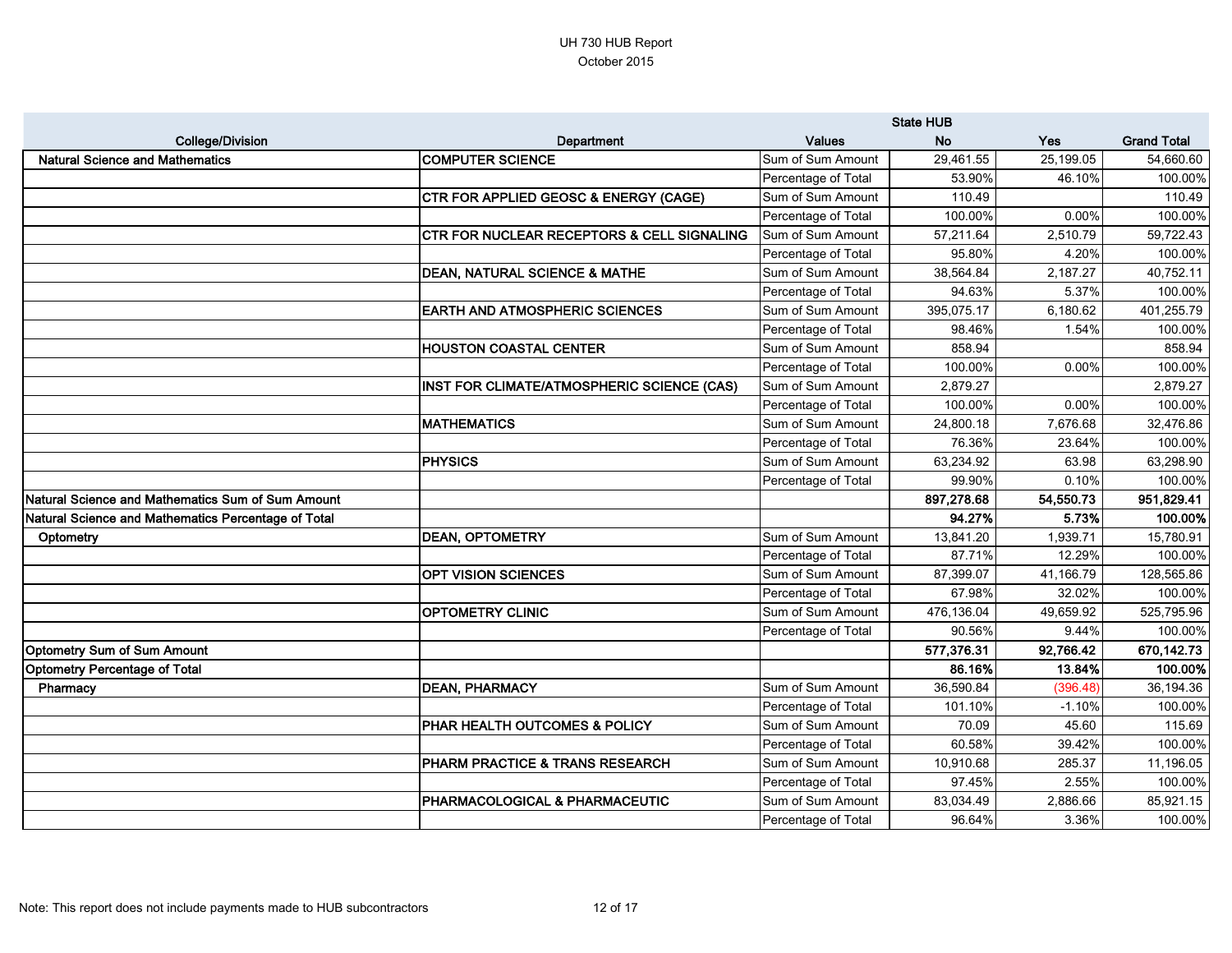|                              |                                                | <b>State HUB</b>    |            |          |                    |
|------------------------------|------------------------------------------------|---------------------|------------|----------|--------------------|
| <b>College/Division</b>      | <b>Department</b>                              | <b>Values</b>       | <b>No</b>  | Yes      | <b>Grand Total</b> |
| Pharmacy                     | <b>STUDENT SERVICES PHARMACY</b>               | Sum of Sum Amount   | 2,249.08   | 10.00    | 2,259.08           |
|                              |                                                | Percentage of Total | 99.56%     | 0.44%    | 100.00%            |
| Pharmacy Sum of Sum Amount   |                                                |                     | 132,855.18 | 2,831.15 | 135,686.33         |
| Pharmacy Percentage of Total |                                                |                     | 97.91%     | 2.09%    | 100.00%            |
| Research                     | ADV SUPERCONDUCTIVITY MANUF INST (ASMI)        | Sum of Sum Amount   | 6,946.26   |          | 6,946.26           |
|                              |                                                | Percentage of Total | 100.00%    | 0.00%    | 100.00%            |
|                              | <b>ANIMAL CARE OPERATIONS</b>                  | Sum of Sum Amount   | 48,493.69  | 2,604.58 | 51,098.27          |
|                              |                                                | Percentage of Total | 94.90%     | 5.10%    | 100.00%            |
|                              | <b>BUSINESS OPERATIONS &amp; IT</b>            | Sum of Sum Amount   | 717.45     |          | 717.45             |
|                              |                                                | Percentage of Total | 100.00%    | 0.00%    | 100.00%            |
|                              | CENTER FOR ADVANCED COMPUTING & DATA SYS       | Sum of Sum Amount   | 3,471.02   | 243.95   | 3,714.97           |
|                              |                                                | Percentage of Total | 93.43%     | 6.57%    | 100.00%            |
|                              | <b>CENTER FOR ADVANCED MATERIALS</b>           | Sum of Sum Amount   | 6,480.34   | 72.90    | 6,553.24           |
|                              |                                                | Percentage of Total | 98.89%     | 1.11%    | 100.00%            |
|                              | <b>CENTER FOR INDUSTRIAL PARTNERS</b>          | Sum of Sum Amount   | 54.00      |          | 54.00              |
|                              |                                                | Percentage of Total | 100.00%    | 0.00%    | 100.00%            |
|                              | <b>ENVIRONMENT HEALTH &amp; LIFE SAFETY</b>    | Sum of Sum Amount   | 12,262.15  | 27.90    | 12,290.05          |
|                              |                                                | Percentage of Total | 99.77%     | 0.23%    | 100.00%            |
|                              | <b>GRANT DEVELOPMENT</b>                       | Sum of Sum Amount   |            | 74.46    | 74.46              |
|                              |                                                | Percentage of Total | 0.00%      | 100.00%  | 100.00%            |
|                              | <b>GRANTS AND CONTRACTS</b>                    | Sum of Sum Amount   | 2,588.12   |          | 2,588.12           |
|                              |                                                | Percentage of Total | 100.00%    | 0.00%    | 100.00%            |
|                              | <b>OFFICE OF INTELLECTUAL PROPERTY MGMT</b>    | Sum of Sum Amount   | 75,340.99  | 800.00   | 76,140.99          |
|                              |                                                | Percentage of Total | 98.95%     | 1.05%    | 100.00%            |
|                              | <b>RESEARCH</b>                                | Sum of Sum Amount   | 15,274.09  | 2,983.96 | 18,258.05          |
|                              |                                                | Percentage of Total | 83.66%     | 16.34%   | 100.00%            |
|                              | <b>RESEARCH INVESTMENT FUND</b>                | Sum of Sum Amount   | 33,337.45  |          | 33,337.45          |
|                              |                                                | Percentage of Total | 100.00%    | $0.00\%$ | 100.00%            |
|                              | <b>RESEARCH POLICIES/COMPLIANCE/COMMITTEES</b> | Sum of Sum Amount   | 1,749.65   |          | 1,749.65           |
|                              |                                                | Percentage of Total | 100.00%    | $0.00\%$ | 100.00%            |
|                              | <b>TIMES</b>                                   | Sum of Sum Amount   | 19,577.20  | 2,072.18 | 21,649.38          |
|                              |                                                | Percentage of Total | 90.43%     | 9.57%    | 100.00%            |
|                              | TX CTR SUPERCONDUCTIVITY AT UH                 | Sum of Sum Amount   | 25,536.97  | 337.51   | 25,874.48          |
|                              |                                                | Percentage of Total | 98.70%     | 1.30%    | 100.00%            |
|                              | TX OBESITY RESEARCH CENTER                     | Sum of Sum Amount   | 1,060.97   | 1,362.05 | 2,423.02           |
|                              |                                                | Percentage of Total | 43.79%     | 56.21%   | 100.00%            |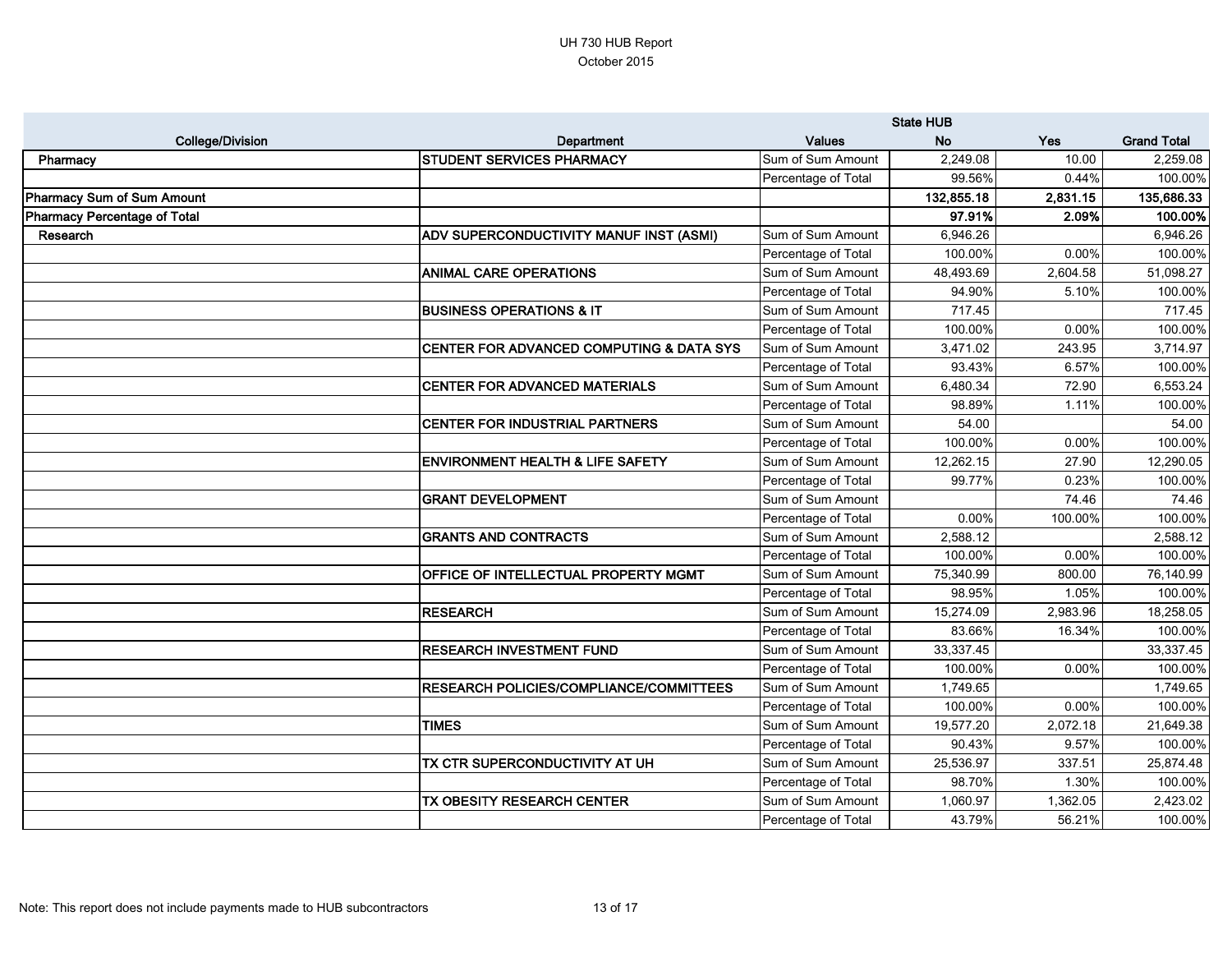|                                       |                                                  | <b>State HUB</b>    |            |           |                    |
|---------------------------------------|--------------------------------------------------|---------------------|------------|-----------|--------------------|
| <b>College/Division</b>               | <b>Department</b>                                | <b>Values</b>       | <b>No</b>  | Yes       | <b>Grand Total</b> |
| <b>Research Sum of Sum Amount</b>     |                                                  |                     | 252,890.35 | 10,579.49 | 263,469.84         |
| <b>Research Percentage of Total</b>   |                                                  |                     | 95.98%     | 4.02%     | 100.00%            |
| <b>School of Nursing</b>              | <b>DEAN, SCHOOL OF NURSING</b>                   | Sum of Sum Amount   | 2,754.48   | 472.12    | 3,226.60           |
|                                       |                                                  | Percentage of Total | 85.37%     | 14.63%    | 100.00%            |
| School of Nursing Sum of Sum Amount   |                                                  |                     | 2,754.48   | 472.12    | 3,226.60           |
| School of Nursing Percentage of Total |                                                  |                     | 85.37%     | 14.63%    | 100.00%            |
| <b>Student Affairs</b>                | <b>ADMISSIONS</b>                                | Sum of Sum Amount   | 22,055.79  | 11,454.00 | 33,509.79          |
|                                       |                                                  | Percentage of Total | 65.82%     | 34.18%    | 100.00%            |
|                                       | <b>CAMPUS RECREATION</b>                         | Sum of Sum Amount   | 23,116.94  |           | 23,116.94          |
|                                       |                                                  | Percentage of Total | 100.00%    | 0.00%     | 100.00%            |
|                                       | <b>CAMPUS SOLUTIONS SERVICES</b>                 | Sum of Sum Amount   | 1,348.00   | 612.57    | 1,960.57           |
|                                       |                                                  | Percentage of Total | 68.76%     | 31.24%    | 100.00%            |
|                                       | <b>CENTER FOR DIVERSITY &amp; INCLUSION</b>      | Sum of Sum Amount   | 22,648.07  | 1,232.42  | 23,880.49          |
|                                       |                                                  | Percentage of Total | 94.84%     | 5.16%     | 100.00%            |
|                                       | <b>CENTER FOR FRATERNITY &amp; SORORITY LIFE</b> | Sum of Sum Amount   | 402.41     |           | 402.41             |
|                                       |                                                  | Percentage of Total | 100.00%    | 0.00%     | 100.00%            |
|                                       | <b>CENTER FOR STUDENT INVOLVEMENT</b>            | Sum of Sum Amount   | 40,240.95  | 2,587.32  | 42,828.27          |
|                                       |                                                  | Percentage of Total | 93.96%     | 6.04%     | 100.00%            |
|                                       | <b>CENTER FOR STUDENT MEDIA</b>                  | Sum of Sum Amount   | 37,610.31  | 992.18    | 38,602.49          |
|                                       |                                                  | Percentage of Total | 97.43%     | 2.57%     | 100.00%            |
|                                       | <b>CENTER FOR STUDENTS W/DISABILITIES</b>        | Sum of Sum Amount   | 129,715.99 | 40,686.23 | 170,402.22         |
|                                       |                                                  | Percentage of Total | 76.12%     | 23.88%    | 100.00%            |
|                                       | <b>CHILDREN'S LEARNING CENTER</b>                | Sum of Sum Amount   | 15,635.90  | 2,394.07  | 18,029.97          |
|                                       |                                                  | Percentage of Total | 86.72%     | 13.28%    | 100.00%            |
|                                       | <b>COUNSELING AND PSYCH SVCS</b>                 | Sum of Sum Amount   | 2,696.52   | 6,396.45  | 9,092.97           |
|                                       |                                                  | Percentage of Total | 29.65%     | 70.35%    | 100.00%            |
|                                       | <b>DEAN OF STUDENTS</b>                          | Sum of Sum Amount   | 27,633.89  | 1,810.75  | 29,444.64          |
|                                       |                                                  | Percentage of Total | 93.85%     | 6.15%     | 100.00%            |
|                                       | <b>ENROLLMENT MANAGEMENT SERVICES</b>            | Sum of Sum Amount   | 397.83     | 686.45    | 1,084.28           |
|                                       |                                                  | Percentage of Total | 36.69%     | 63.31%    | 100.00%            |
|                                       | <b>LGBTQ RESOURCE CENTER</b>                     | Sum of Sum Amount   | 430.49     |           | 430.49             |
|                                       |                                                  | Percentage of Total | 100.00%    | 0.00%     | 100.00%            |
|                                       | <b>OFFICE OF THE UNIVERSITY REGISTRAR</b>        | Sum of Sum Amount   | 11,531.11  | 1,634.40  | 13,165.51          |
|                                       |                                                  | Percentage of Total | 87.59%     | 12.41%    | 100.00%            |
|                                       | <b>RELIGION CENTER</b>                           | Sum of Sum Amount   | 1,815.81   | 64.61     | 1,880.42           |
|                                       |                                                  | Percentage of Total | 96.56%     | 3.44%     | 100.00%            |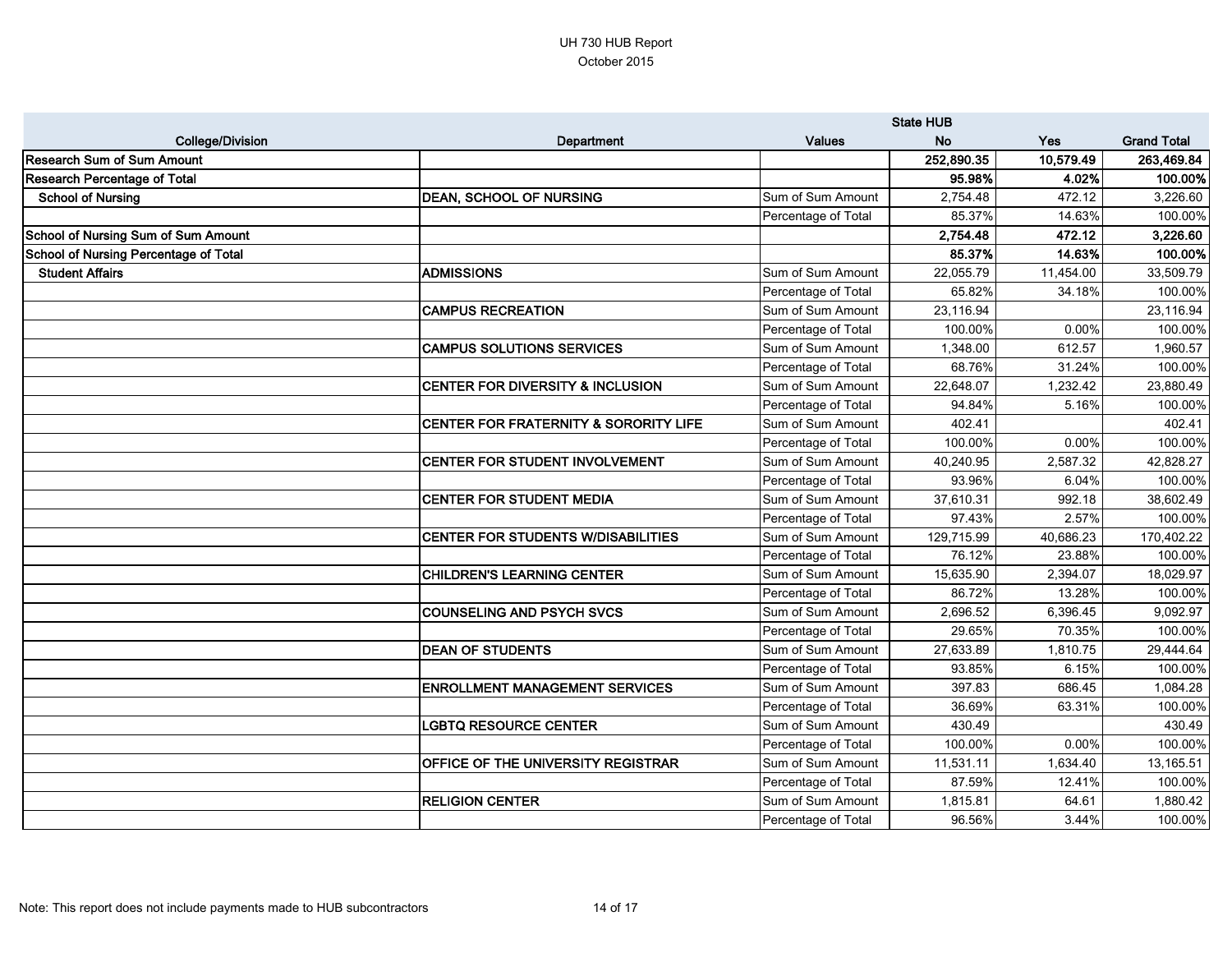|                                          |                                           | <b>State HUB</b>    |            |            |                    |
|------------------------------------------|-------------------------------------------|---------------------|------------|------------|--------------------|
| <b>College/Division</b>                  | Department                                | <b>Values</b>       | <b>No</b>  | Yes        | <b>Grand Total</b> |
| <b>Student Affairs</b>                   | <b>SCHOLARSHIPS AND FINANCIAL AID</b>     | Sum of Sum Amount   | 43,629.55  | 3,107.67   | 46,737.22          |
|                                          |                                           | Percentage of Total | 93.35%     | 6.65%      | 100.00%            |
|                                          | <b>STU COMMUNICATION &amp; MARKETING</b>  | Sum of Sum Amount   | 648.00     | 1,506.16   | 2,154.16           |
|                                          |                                           | Percentage of Total | 30.08%     | 69.92%     | 100.00%            |
|                                          | <b>STUDENT AFFAIRS</b>                    | Sum of Sum Amount   | 988.73     | 2,653.55   | 3,642.28           |
|                                          |                                           | Percentage of Total | 27.15%     | 72.85%     | 100.00%            |
|                                          | <b>STUDENT AFFAIRS BUSINESS SERVICES</b>  | Sum of Sum Amount   | 520.42     |            | 520.42             |
|                                          |                                           | Percentage of Total | 100.00%    | 0.00%      | 100.00%            |
|                                          | <b>STUDENT AFFAIRS IT SERVICES</b>        | Sum of Sum Amount   | 845.76     |            | 845.76             |
|                                          |                                           | Percentage of Total | 100.00%    | 0.00%      | 100.00%            |
|                                          | <b>STUDENT CENTER</b>                     | Sum of Sum Amount   | 25,077.55  | 34,922.09  | 59,999.64          |
|                                          |                                           | Percentage of Total | 41.80%     | 58.20%     | 100.00%            |
|                                          | <b>STUDENT HEALTH CENTER</b>              | Sum of Sum Amount   | 47,998.60  | 18,400.56  | 66,399.16          |
|                                          |                                           | Percentage of Total | 72.29%     | 27.71%     | 100.00%            |
|                                          | <b>STUDENT HOUSING - RESID LIFE</b>       | Sum of Sum Amount   | 63,421.93  | 3,586.68   | 67,008.61          |
|                                          |                                           | Percentage of Total | 94.65%     | 5.35%      | 100.00%            |
|                                          | UNIVERSITY CAREER SERVICES                | Sum of Sum Amount   | 16,970.07  | 6,102.08   | 23,072.15          |
|                                          |                                           | Percentage of Total | 73.55%     | 26.45%     | 100.00%            |
|                                          | <b>URBAN EXPERIENCE VPSA</b>              | Sum of Sum Amount   | 1,485.08   | 2,269.03   | 3,754.11           |
|                                          |                                           | Percentage of Total | 39.56%     | 60.44%     | 100.00%            |
|                                          | <b>VETERAN SERVICES</b>                   | Sum of Sum Amount   | 2,038.14   | 33.56      | 2,071.70           |
|                                          |                                           | Percentage of Total | 98.38%     | 1.62%      | 100.00%            |
|                                          | <b>WELLNESS CENTER</b>                    | Sum of Sum Amount   | 864.01     |            | 864.01             |
|                                          |                                           | Percentage of Total | 100.00%    | 0.00%      | 100.00%            |
|                                          | <b>WOMEN &amp; GENDER RESOURCE CENTER</b> | Sum of Sum Amount   | 333.89     | 529.86     | 863.75             |
|                                          |                                           | Percentage of Total | 38.66%     | 61.34%     | 100.00%            |
| <b>Student Affairs Sum of Sum Amount</b> |                                           |                     | 542,101.74 | 143,662.69 | 685,764.43         |
| Student Affairs Percentage of Total      |                                           |                     | 79.05%     | 20.95%     | 100.00%            |
| Technology                               | CENTER FOR TECHNOLOGY LITERACY            | Sum of Sum Amount   |            | 3,880.50   | 3,880.50           |
|                                          |                                           | Percentage of Total | 0.00%      | 100.00%    | 100.00%            |
|                                          | <b>CONSTRUCTION MANAGEMENT</b>            | Sum of Sum Amount   | 1,906.95   | 3,676.72   | 5,583.67           |
|                                          |                                           | Percentage of Total | 34.15%     | 65.85%     | 100.00%            |
|                                          | <b>CTR FOR INFO SCRTY, RES &amp; EDU</b>  | Sum of Sum Amount   | 931.14     |            | 931.14             |
|                                          |                                           | Percentage of Total | 100.00%    | 0.00%      | 100.00%            |
|                                          | <b>DEAN, TECHNOLOGY</b>                   | Sum of Sum Amount   | 13,418.58  | 1,770.23   | 15,188.81          |
|                                          |                                           | Percentage of Total | 88.35%     | 11.65%     | 100.00%            |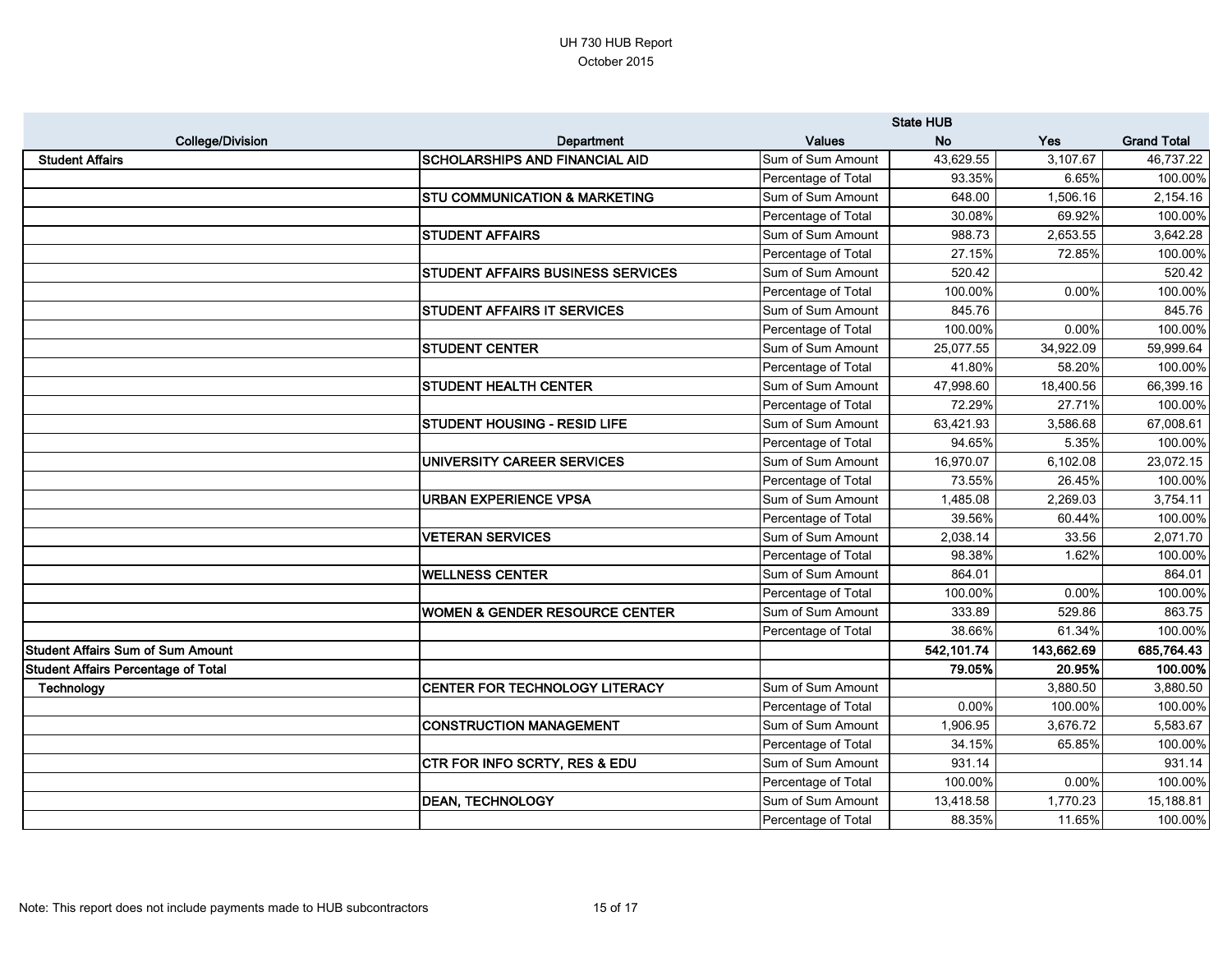|                                                      |                                                 | <b>State HUB</b>    |            |            |                    |
|------------------------------------------------------|-------------------------------------------------|---------------------|------------|------------|--------------------|
| <b>College/Division</b>                              | <b>Department</b>                               | <b>Values</b>       | <b>No</b>  | <b>Yes</b> | <b>Grand Total</b> |
| Technology                                           | <b>ENGINEERING TECHNOLOGY</b>                   | Sum of Sum Amount   | 73,564.61  | 1,172.22   | 74,736.83          |
|                                                      |                                                 | Percentage of Total | 98.43%     | 1.57%      | 100.00%            |
|                                                      | <b>HUMAN DEVELOP AND CONSUMER SCI</b>           | Sum of Sum Amount   | 11,853.39  | 3,474.67   | 15,328.06          |
|                                                      |                                                 | Percentage of Total | 77.33%     | 22.67%     | 100.00%            |
|                                                      | <b>INFORMATION &amp; LOGISTICS TECH</b>         | Sum of Sum Amount   | 5,092.68   | 238.76     | 5,331.44           |
|                                                      |                                                 | Percentage of Total | 95.52%     | 4.48%      | 100.00%            |
| echnology Sum of Sum Amount                          |                                                 |                     | 106,767.35 | 14,213.10  | 120,980.45         |
| echnology Percentage of Total                        |                                                 |                     | 88.25%     | 11.75%     | 100.00%            |
| Univ Marketing, Comm & Media Rel                     | <b>MARKETING-UNIV MKT, COMM &amp; MEDIA REL</b> | Sum of Sum Amount   | 8,303.00   |            | 8,303.00           |
|                                                      |                                                 | Percentage of Total | 100.00%    | 0.00%      | 100.00%            |
|                                                      | <b>MEDIA RELATIONS</b>                          | Sum of Sum Amount   | 40,043.05  |            | 40,043.05          |
|                                                      |                                                 | Percentage of Total | 100.00%    | 0.00%      | 100.00%            |
|                                                      | VC/VP UNIV MKTG, COMM & MEDIA REL               | Sum of Sum Amount   | 1,551.63   | 955.61     | 2,507.24           |
|                                                      |                                                 | Percentage of Total | 61.89%     | 38.11%     | 100.00%            |
| Univ Marketing, Comm & Media Rel Sum of Sum Amount   |                                                 |                     | 49,897.68  | 955.61     | 50,853.29          |
| Univ Marketing, Comm & Media Rel Percentage of Total |                                                 |                     | 98.12%     | 1.88%      | 100.00%            |
| <b>University Advancement</b>                        | <b>ALUMNI RELATIONS</b>                         | Sum of Sum Amount   | 3,084.83   | 1,095.73   | 4,180.56           |
|                                                      |                                                 | Percentage of Total | 73.79%     | 26.21%     | 100.00%            |
|                                                      | <b>ANNUAL GIVING</b>                            | Sum of Sum Amount   | 18,703.99  |            | 18,703.99          |
|                                                      |                                                 | Percentage of Total | 100.00%    | 0.00%      | 100.00%            |
|                                                      | <b>BUSINESS OPERATIONS</b>                      | Sum of Sum Amount   | 7,007.30   | 58.08      | 7,065.38           |
|                                                      |                                                 | Percentage of Total | 99.18%     | 0.82%      | 100.00%            |
|                                                      | <b>CAMPAIGN STRATEGIC INITIATIVES</b>           | Sum of Sum Amount   | 32,972.39  |            | 32,972.39          |
|                                                      |                                                 | Percentage of Total | 100.00%    | 0.00%      | 100.00%            |
|                                                      | <b>CORPORATE &amp; FOUNDATION RELATIONS</b>     | Sum of Sum Amount   | 263.05     | 15.86      | 278.91             |
|                                                      |                                                 | Percentage of Total | 94.31%     | 5.69%      | 100.00%            |
|                                                      | DEVELOPMENT                                     | Sum of Sum Amount   | (117.00)   | 33.99      | (83.01)            |
|                                                      |                                                 | Percentage of Total | 140.95%    | -40.95%    | 100.00%            |
|                                                      | <b>GIFT MANAGEMENT</b>                          | Sum of Sum Amount   | 4.99       |            | 4.99               |
|                                                      |                                                 | Percentage of Total | 100.00%    | 0.00%      | 100.00%            |
|                                                      | <b>GIFT PROCESSING &amp; RECORDS</b>            | Sum of Sum Amount   | 74.20      |            | 74.20              |
|                                                      |                                                 | Percentage of Total | 100.00%    | 0.00%      | 100.00%            |
|                                                      | <b>INFORMATION SYSTEM &amp; REPORTING</b>       | Sum of Sum Amount   | 2,859.00   |            | 2,859.00           |
|                                                      |                                                 | Percentage of Total | 100.00%    | 0.00%      | 100.00%            |
|                                                      | <b>PLANNED GIVING</b>                           | Sum of Sum Amount   | 3,055.94   | 3,371.40   | 6,427.34           |
|                                                      |                                                 | Percentage of Total | 47.55%     | 52.45%     | 100.00%            |